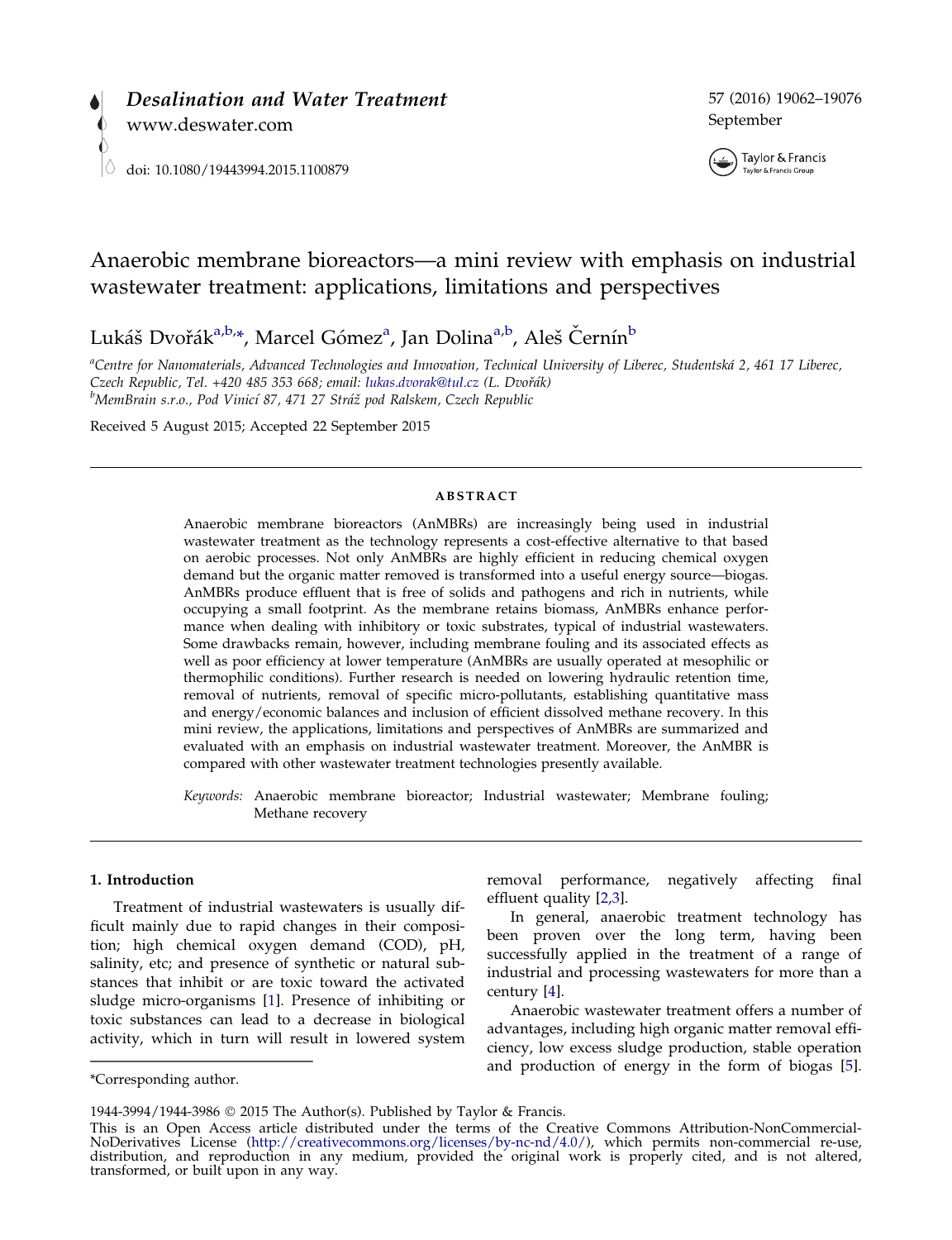<span id="page-1-0"></span>In combination with membrane separation, high effluent quality is achieved, with no total solids or bacteria in the effluent. Anaerobic membrane bioreactors (AnMBRs) combine the advantages of anaerobic treatment with membrane separation, making it an attractive approach for the treatment of a broad spectrum of wastewaters [[3,6\]](#page-11-0). Due to their high operation stability, AnMBRs are suitable for treating wastewaters under extreme conditions, including high salinity, high suspended solids content or poor biomass granulation. As a result, AnMBRs are currently of great interest to both researchers and the industrial community, with many laboratory- and pilot-scale studies being undertaken, especially as regards the wide range of industrial wastewaters needing treatment [\[7,8](#page-11-0)]. The remarkable increase in interest in AnMBR is reflected in the number of peer-reviewed publications related to AnMBR and industrial/municipal wastewater treatment over the past 15 years found in Scopus (Fig. 1(a)—keyword "AnMBR", Fig. 1(b)—"AnMBR" plus "industrial wastewater", and "municipal wastewater").

Here, we present a mini review, based on a comprehensive literature survey of the current applications, limitations and perspectives for AnMBRs as regards industrial wastewater treatment. In addition, we present a summary of AnMBR, including system configurations and membrane materials, and discuss the advantages and disadvantages in comparison with other wastewater treatment technologies presently available. Finally, we address future perspectives and the needs for further research.

#### 2. Fundamentals of AnMBR

### 2.1. Reactor configuration

As the membrane used in AnMBRs acts as a total barrier to micro-organisms, it can be located in either of two places in AnMBR system, resulting in two basic AnMBR configurations: pressure-driven cross-flow with external membrane (side-stream; Fig. [2\(](#page-2-0)a)) and vacuum-driven, with the membrane submerged directly in the anaerobic reactor (Fig. [2](#page-2-0)(b)). A further configuration combines external placement of the membrane, which is submerged in a separate chamber and vacuum-driven operation (Fig. [2\(](#page-2-0)c)).

#### 2.1.1. Side-stream configuration

In the side-stream configuration, the recirculation pump ensures required trans-membrane pressure in the membrane chamber (Fig. [2\(](#page-2-0)a)). As a result, crossflow velocity permanently disrupts formation of a filtration cake on the membrane's surface. While this process consumes energy, any remaining energy can be used to mix the suspension in the anaerobic reactor. The cross-flow velocity along the membrane's surface is typically kept within a range of 2–4 m s<sup>-1</sup>, in order to achieve optimum operational efficiency as regards filtration cake removal and energy demand [\[9\]](#page-11-0). Of importance here is the disintegration of larger sludge agglomerates and flocs due to high shear forces, which leads to a decrease in biomass particle size. Subsequent release of soluble microbiological products can result in more rapid fouling and,



Fig. 1. Number of publication over the past 15 years (Scopus) using the key phrases; (a) "AnMBR" only, and (b) "AnMBR" in combination with "industrial wastewater" and "municipal wastewater". The number of publications in 2015 is shown only till September.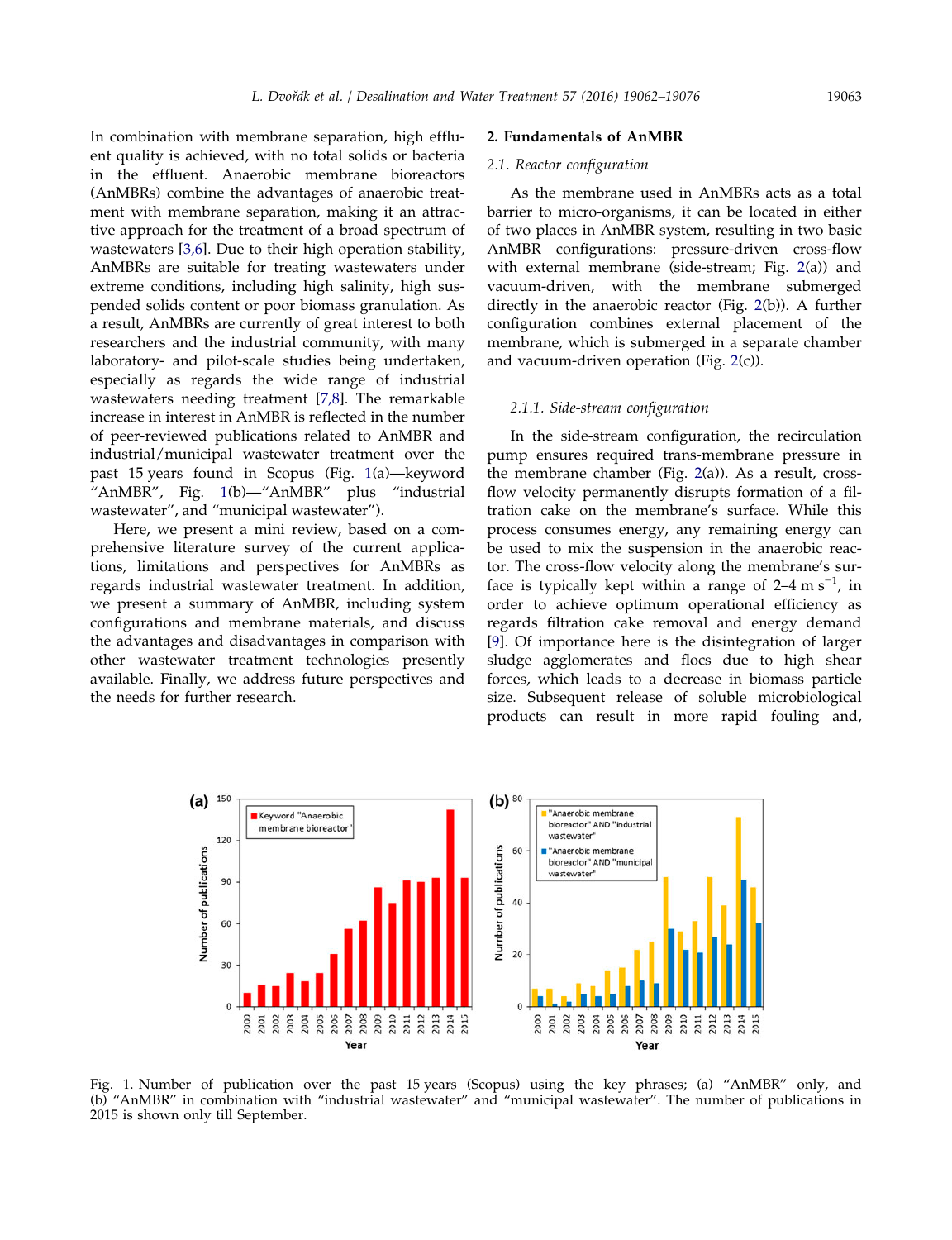<span id="page-2-0"></span>

Fig. 2. AnMBR configurations: (a) side-stream (external, cross-flow) configuration—pressure-driven membrane, (b) submerged configuration with membrane immersed directly in the reactor—vacuum-driven membrane, and (c) submerged configuration with membrane in separate chamber—vacuum-driven membrane (figure adopted from Ref. [\[4\]](#page-11-0)).

especially, membrane clogging [[10,11](#page-11-0)]. Indeed, clogging of membrane pores is a well known and serious issue associated with membrane fouling [\[12,13](#page-11-0)]. Fouled membranes require chemical cleaning and this is more easily accomplished when using the sidestream configuration as the membrane is more accessible and can be cleaned without interrupting system operation, unlike submerged membranes that are immersed directly into the anaerobic reactor [\[14,15](#page-11-0)]. For the same reason, membrane inspection or replacement is also much easier.

#### 2.1.2. Submerged membrane

The advantage of submerging the membrane directly in the anaerobic reactor lies in the absence of a recirculation pump in the membrane compartment (Fig. 2(b)). As a result, energy consumption is lower than in the side-stream configuration. Furthermore, the absence of a recirculation pump means that there is no cross-flow effect and shear forces are lowered, resulting in less micro-organism stress [\[14](#page-11-0)]. Disruption of filtration cake formation on the membrane's surface, along with anaerobic reactor mixing is typically ensured using the produced biogas or an external stirrer. Mixing with biogas, however, can lead to operational problems, especially during AnMBR start-up or when toxic compounds occur in the feed. In such situations, activity of the anaerobic consortia can be inhibited, reducing biogas production to levels too low to ensure adequate mixing in the anaerobic reactor. A mechanical stirrer is commonly installed into the reactor in order to avoid such a situation [[16](#page-11-0)]. Compared with the side-stream configuration, mixing with either biogas or a mechanical stirrer is less efficient in removing filtration cake from the membrane's surface, meaning that membranes become fouled quicker [[17](#page-11-0)]. As mentioned above, chemical cleaning of submerged membranes is difficult as AnMBR operation has to be interrupted and the membrane removed before cleaning [[15](#page-11-0)]. Finally, a larger membrane surface area with submerged membranes is required to achieve the same hydraulic performance as achieved with the side-stream configuration [\[18\]](#page-11-0).

## 2.2. Membrane materials and modules used in AnMBR

In general, membrane materials can be divided into three basic categories: polymer, ceramic and metallic. Polymer membranes have the advantage of lower cost compared to ceramic or metallic membranes; hence they are favoured for a broad range of different applications, with ceramic or metallic membranes being used for specialized applications. The polymer membranes used in AnMBRs are typically based on polyvinylidene difluoride (PVDF), polyethersulfone (PES) [\[19](#page-11-0)], polyethylene (PE) [[20](#page-11-0)], polypropylene (PP) [\[21](#page-11-0)] or polysulfone (PSF) [\[22\]](#page-11-0). Polymer membranes do have drawbacks, however, including lower permeability and reduced stability toward chemical cleaning compared with ceramic or metallic membranes [[23](#page-11-0)].

From an operational point of view, ceramic membranes are a more suitable option for AnMBRs than polymer membranes. Under anaerobic conditions, membrane fouling tends to be more pronounced than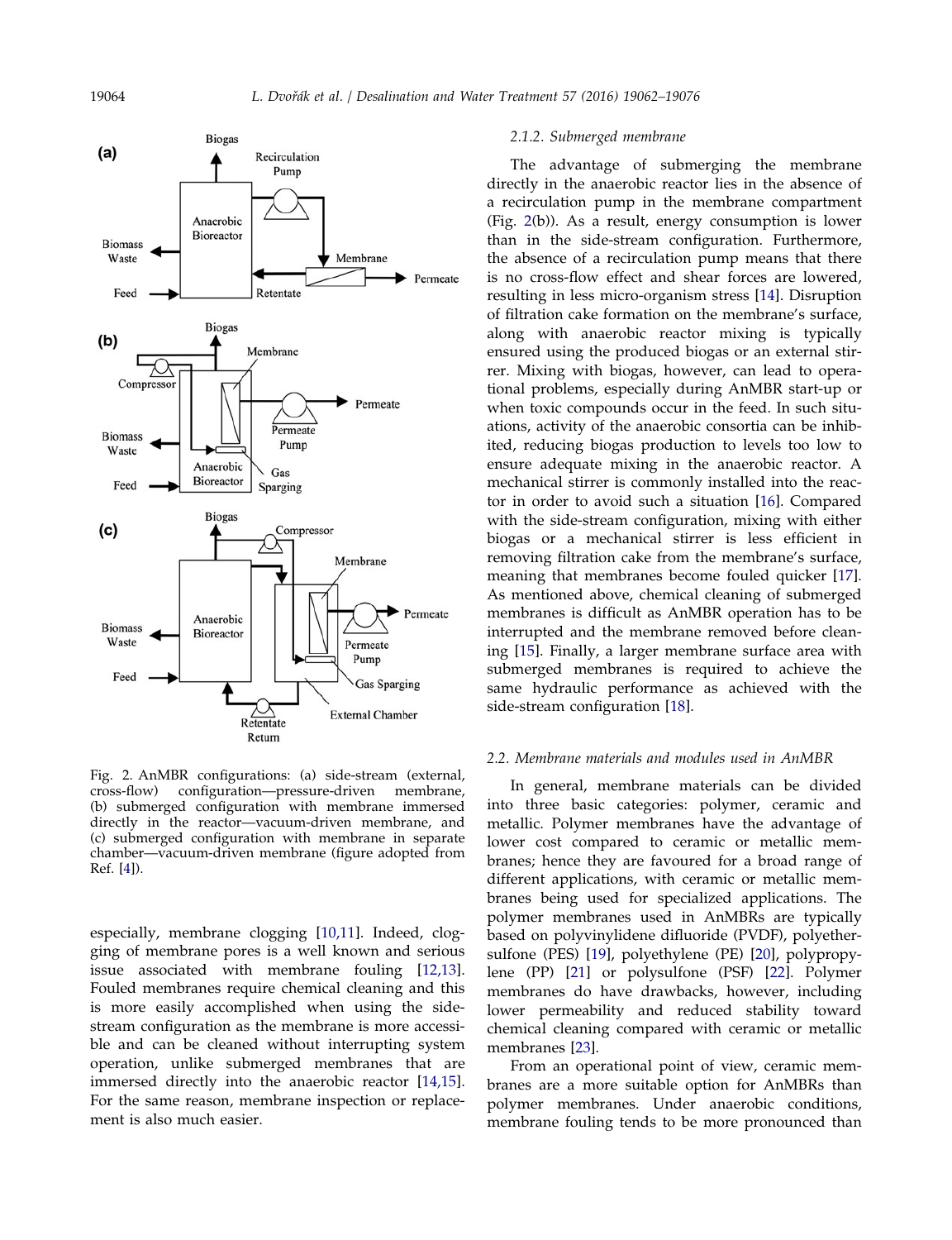in aerobic MBRs [[24](#page-11-0)]; meaning that more concentrated chemicals, higher temperatures and/or longer exposure is required in order to recover membrane permeability. Since ceramic membranes have outstanding chemical and thermal stability, as well as increased resistance to corrosion and abrasion [\[3](#page-11-0)], they can be cleaned more effectively compared to polymer membranes [\[25\]](#page-11-0). Although metallic membranes exhibit higher hydraulic performance, easier permeability recovery after fouling, improved stability, greater tolerance to oxidation and high temperatures than polymer membranes, they are expensive, hence used only in specific applications [\[3,24](#page-11-0)].

Based on the conducted literature survey, most AnMBRs currently use PVDF microfiltration or ultrafiltration membranes (Table [1](#page-4-0)). Only Xie et al. have tested a flat-sheet dynamic membrane in AnMBR treating the landfill leachate [\[26\]](#page-11-0). Unlike the microfiltration or ultrafiltration membranes, the characteristics and performance of dynamic membranes is determined especially by concentration, type, shape, molecular weight of solution being filtered as well as hydrodynamic conditions along the membrane [\[12\]](#page-11-0).

Hollow-fibre membrane modules tend to be the most commonly used in current AnMBRs (Table [1\)](#page-4-0) likely due to their high packing density and cost efficiency, followed by flat-sheet membrane modules, which show good stability and are easily cleaned or replaced when defective [\[27\]](#page-11-0). Despite having a low fouling tendency, due to high cross-flow velocities, and being easy to clean or replace [[3\]](#page-11-0), tubular membrane modules are rarely used nowadays as having low packing density and high dead volume [\[28,29](#page-11-0)]. Full overview about membrane characteristics used in current AnMBRs is shown in Table [1.](#page-4-0)

## 3. Comparison with other technologies and advantages of AnMBR

Many industrial wastewaters contain high concentrations of biodegradable organic matter, making them suitable as feed for anaerobic treatment. Some commonly used anaerobic technologies, such as up-flow anaerobic sludge beds (UASBs), hybrid UASBs, anaerobic filters, expanded granular sludge beds or internal circulation reactors can achieve high organic matter removal efficiencies with such wastewaters, often reaching over 90%. At the same time, the organic matter is transformed into biogas. Effluents from these reactors, however, often contain organic matter and suspended solids [\[39](#page-12-0)]. Speece, for example, recorded suspended solids at more than 1 g  $L^{-1}$  in effluent from a UASB [\[40\]](#page-12-0). Moreover, the biomass characteristics (mainly granulation properties) can easily be affected in such systems, with biomass subsequently washed out during operational problems, e.g. when toxic compounds occur in the treated wastewater or during fast system overloading [[41,42\]](#page-12-0). Due to the membrane, AnMBRs are capable to fade concentration and hydraulic peaks unlike conventional anaerobic technologies and thus tolerate fluctuations in organic loading [\[1](#page-11-0)]. The membrane ensures that biomass is separated from the effluent; hence this technology shows great promise for the treatment of those wastewaters that negatively impact granular biomass in high-rate anaerobic reactors [\[3,6](#page-11-0)].

A number of studies have already confirmed high operational stability, high treatment efficiency and stable biogas production in AnMBRs under extreme conditions, e.g. [\[3,6](#page-11-0)]. In addition to separation of suspended solids, AnMBRs are also capable of retaining bacteria and pathogens from effluent and at low energy consumption levels [\[43\]](#page-12-0). As the effluent from AnMBR contains nutrients, such as nitrogen and phosphorus, and displays a higher COD than effluents from aerobic MBRs [\[44\]](#page-12-0), it can be reused for non-potable purposes, especially for irrigation or process waters (depending on required final water quality) [\[38,45,46](#page-12-0)]. When effluent is discharged into water bodies, its posttreatment can be needed in order to comply with local standard discharge limits.

AnMBR effluent quality tends not to be affected by changes in biomass settling or granulation properties, unlike that from other anaerobic treatment technologies. Finally, fast system operation recovery is achieved due to the complete retention of biomass by the membrane. According to Tao et al. [\[47\]](#page-12-0) and van Lier [\[48\]](#page-12-0), the membrane represents a total barrier to the slow-growing micro-organisms that can remove specific pollutants from industrial wastewaters as they accumulate in the system, regardless of hydraulic retention time (HRT). Tao et al., for example, increased the activity of slow-growing Anammox micro-organisms by 19 times through their retention by a membrane [\[47](#page-12-0)].

AnMBRs offer other significant operational advantages in addition to those associated with the membrane. For example, as no oxygen is needed for biotransformation of organic matter, total energy consumption is reduced. Further, the treatment of organic matter produces biogas as a useful end product. Biogas, a renewable energy source, is usually combusted to produce electricity and heat. The heat is then used to ensure appropriate temperatures for anaerobic digestion processes in the reactor. Note, however, that most studies to date have been undertaken under mesophilic (35–37˚C) conditions and there is a general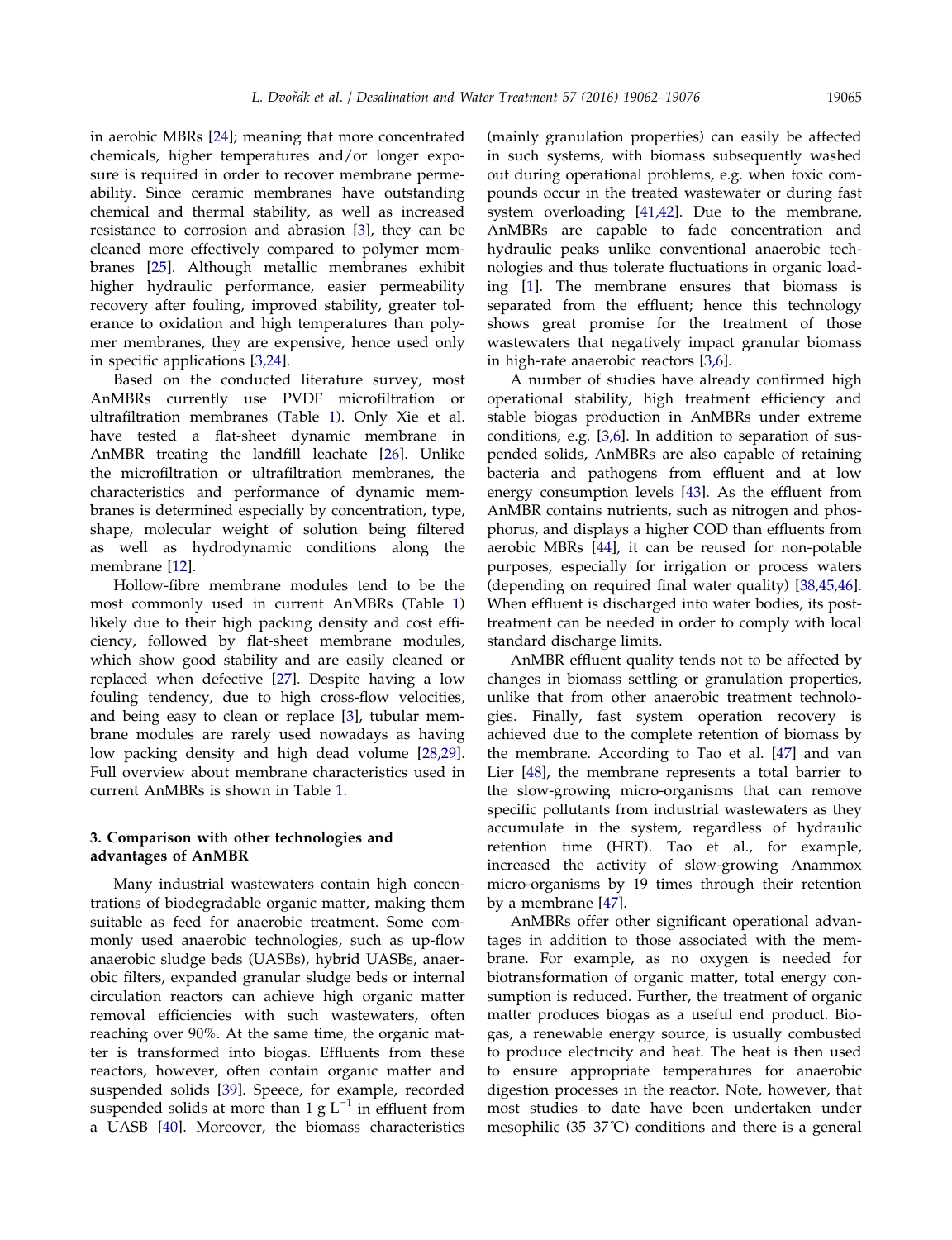<span id="page-4-0"></span>Table 1

Membrane characteristics, including permeabilities (calculated based on presented data) in recent laboratory-scale (L), pilot-plant scale (P) and full-scale (F) AnMBRs; En.—external (side-stream) set-up; In.—internal (submerged) set-up; UF—ultrafiltration, MF—microfiltration, HF—hollow-fibre, FS—flat sheet

| Scale                     | Set-<br>up | Wastewater source                            | Permeability<br>$(LHM bar^{-1})$ | Membrane Module |                | Material          | Supplier                      | Refs.  |
|---------------------------|------------|----------------------------------------------|----------------------------------|-----------------|----------------|-------------------|-------------------------------|--------|
| L                         | Ex.        | Bamboo industry                              | $97 - 14$                        | UF              | HF             | <b>PVDF</b>       |                               | $[30]$ |
| P                         | In.        | Slaughterhouse (side A)                      | $625 - 50$                       | UF              | HF;<br>$ZW-10$ | <b>PVDF</b>       | Zenon                         | $[31]$ |
| $\mathbf P$               | In.        | Slaughterhouse (side B)                      | $40 - 8$                         | UF              | HF;<br>$ZW-10$ | <b>PVDF</b>       | Zenon                         | $[31]$ |
| $L^a$                     | In.        | Molasses                                     | 92                               | UF              | FS             | Chlorinated<br>PE | Kubota                        | [32]   |
| $L^b$                     | In.        | Molasses                                     | 96                               | UF              | ${\rm FS}$     | Chlorinated<br>PE | Kubota                        | $[32]$ |
| $\mathbf{P}^\mathrm{c}$   | Ex.        | Liquid dairy manure                          | 62                               | UF              | Tubular        | <b>PVDF</b>       | $X$ -flow                     | $[29]$ |
| P <sup>d</sup>            | Ex.        | Liquid dairy manure                          | 10                               | UF              | Tubular        | <b>PVDF</b>       | X-flow                        | $[29]$ |
| L                         | In.        | Landfill leachate                            | 1,200-15                         | Dynamic         |                |                   |                               | $[26]$ |
| L                         | Ex.        | Pharmaceutical industry                      | $400 - 13$                       | UF              | HF             | <b>PVDF</b>       | GE-LS1                        | $[33]$ |
| $\mathcal{L}^{\text{e}}$  | Ex.        | Pharmaceutical industry                      | $500 - 13$                       | UF              | HF             | <b>PVDF</b>       | GE-LS1                        | $[33]$ |
| L                         | Ex.        | Debris leachate                              | $7 - 2$                          | UF              | HF             | <b>PVDF</b>       | Norit-X flow                  | $[34]$ |
| L                         | Ex.        | Lipid rich corn-to-<br>ethanol thin stillage |                                  | UF              | Tubular        | <b>PVDF</b>       | Pentair X-Flow                | $[28]$ |
| $\mathbf P$               | In.        | Food industry (oil and<br>grease content)    | 37                               | MF              | HF             | <b>PVDF</b>       | Micronet R                    | $[7]$  |
| $\boldsymbol{\mathrm{F}}$ | In.        | Food industry (salad<br>dressings)           | 417-42                           | <b>MF</b>       | <b>FS</b>      |                   | Kubota                        | $[35]$ |
| L                         | In.        | Food industry                                | 200-114                          | MF              | FS             | Chlorinated<br>PE | Kubota                        | [36]   |
| L                         | In.        | Food industry<br>(sugarcane vinasse)         | $50 - 10$                        | MF              | HF             | Polyetherimide    | Pam<br>Membranas<br>Seletivas | $[37]$ |
| $\mathbf P$               | In.        | Food industry (snacks)                       | $30 - 7$                         | UF              | HF             | <b>PVDF</b>       | Porous Fibre<br>Spain         | $[5]$  |
| P                         | In.        | Municipal wastewater                         | 40                               | UF              | <b>FS</b>      | <b>PES</b>        | Microdyn-Nadir                | $[38]$ |

<sup>a</sup>Non-vibrating AnMBR.

<sup>b</sup>Vibrating AnMBR.

c Single membrane AnMBR.

d Multi-membrane AnMBR.

<sup>e</sup> Anaerobic bio-entrapped MBR.

lack of studies conducted under thermophilic temperature (only study by Qiao et al. [\[36](#page-12-0)]), despite improved filtration due to better sludge rheological properties [[49](#page-12-0)] and the possibility to operate under higher organic loading rates under such conditions [[50\]](#page-12-0). This lack of studies with thermophilic temperature is probably due to the risk of deterioration in performance associated with accumulation of volatile fatty acids, resulting in the inhibition of microbial activity [\[51\]](#page-12-0). Furthermore, Meabe et al. noted increased membrane fouling and only slightly higher biogas production under thermophilic conditions compared to mesophilic temperature [\[49\]](#page-12-0).

While significantly lower operational costs are expected under psychrophilic conditions, only a limited number of studies have been conducted under such conditions [[33,34,37,38\]](#page-12-0). Martinez-Sosa et al. also operated an AnMBR pilot-plant at 20˚C; however, the operational period lasted for only 21 d, whereupon the temperature was increased to 35˚C [[38](#page-12-0)]. Moreover, the municipal wastewaters treated in this pilot-plant AnMBR were unlike those in the previously mentioned studies.

Operational costs in AnMBR plants are significantly reduced as no oxygen is needed, and a large fraction of the electricity and heating required to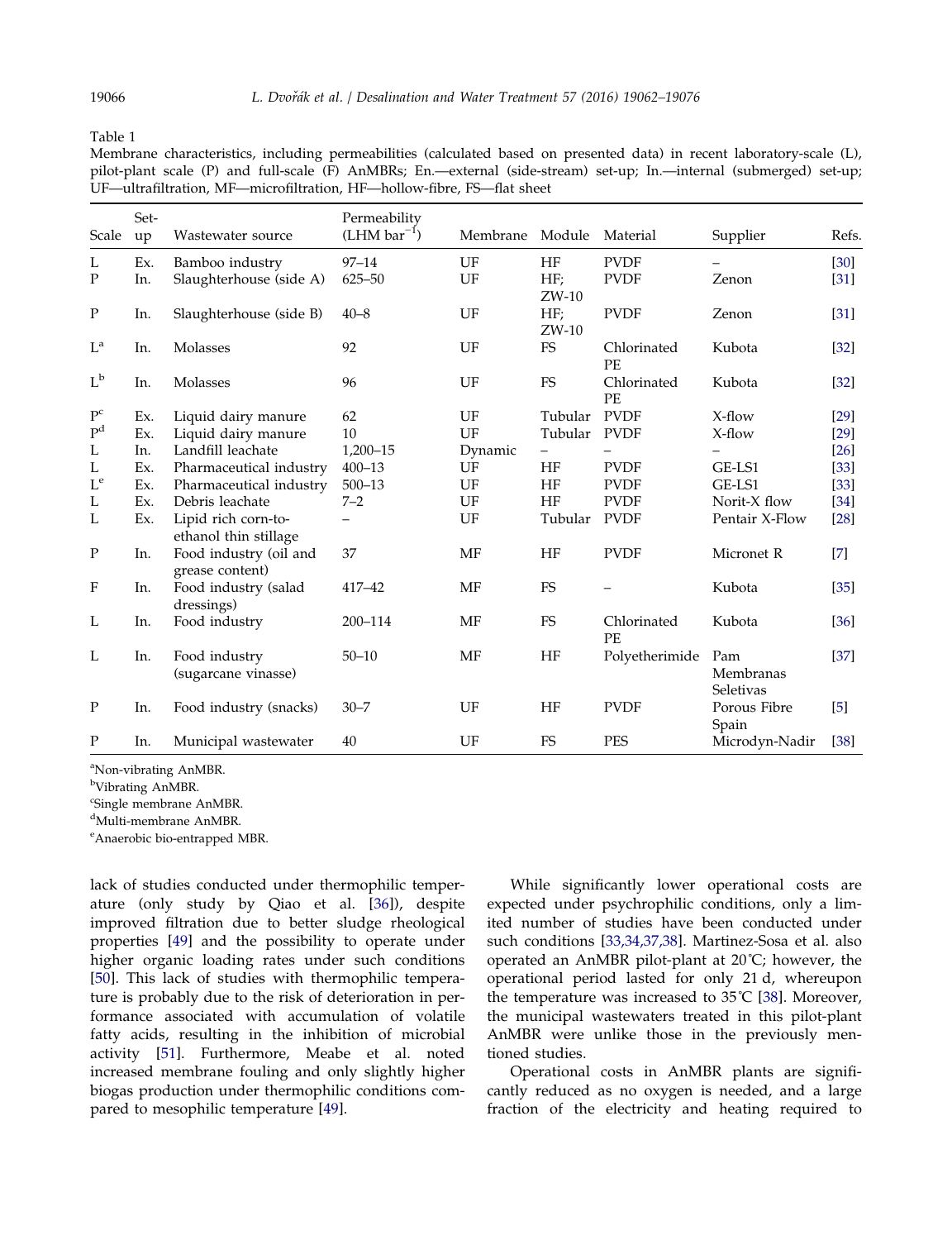operate the plant can be covered by the biogas produced. The degree to which such costs are covered will depend on biomass production [\[52\]](#page-12-0). Total AnMBR costs for treatment of Kraft mill effluent, for example, were significantly lower than those using aerobic treatment [[53](#page-12-0)]. As a result, the largest percentage of both operational and capital costs during AnMBR operation is attributable to the membrane itself and to factors associated with membrane fouling [[3\]](#page-11-0). Membrane fouling, which decreases flux, is considered the main disadvantage preventing widespread application and faster commercialization of membrane technology in the field of wastewater treatment [[54,55\]](#page-12-0). Hence, membrane fouling, flux decrease and membrane life time, along with cross-flow pumping or gas scouring of the membrane, all have to be calcu-

lated into the total operational costs directly associated with use of the membrane. In part because of this, AnMBRs are usually operated at lower fluxes than aerobic MBRs [\[3,23](#page-11-0)].

Excess sludge production in AnMBR is lower than in aerobic MBRs [[56](#page-12-0)]; compared to aerobic MBRs up to 20 times [[57\]](#page-12-0), thereby further decreasing operational costs. Lastly, AnMBRs also have the advantage of a shorter start-up period compared to UASB reactors, whereas the start-up period for UASB reactors can take several months [\[58\]](#page-12-0), both Hu and Stuckey [[59\]](#page-13-0) and Lin et al. [[52](#page-12-0)] have reported start-up times of only 6 and 12 d, respectively, for AnMBRs.

When compared with the other technologies used in wastewater treatment, e.g. activated sludge process, advanced oxidation processes (AOPs) and biofilm filtration, AnMBRs tend to be less expensive than AOPs and more efficient than either activated sludge systems [[1\]](#page-11-0) or biofilm/biofiltration when treating industrial wastewaters under extreme conditions, e.g. high suspended solids content, high salinity, presence of fat and oil or other inhibiting compounds [\[60\]](#page-13-0).

#### 4. Disadvantages and limitations of AnMBR

While AnMBRs display a number of advantages over "conventional" systems, several problems still remain. As in aerobic MBRs, the most serious drawback in AnMBRs is the membrane fouling [\[3,12](#page-11-0)]. Fouling, which results in decreased hydraulic performance, has limited the widespread application of membrane technology [\[23,61](#page-11-0)]. Membrane fouling is a complex problem that is affected by a range of factors, including operational conditions, influent characteristics, membrane and biomass properties and their mutual combination [\[10,12,62,63](#page-11-0)]. As a result, a wide range of issues related to membrane fouling have been the subject of intensive study. Membrane fouling is

mainly caused by deposition and accumulation of micro-organisms, colloids, solutes and cell debris on or inside the membrane [\[12,23\]](#page-11-0). Precipitation of inorganic compounds, mainly struvite  $(MgNH_4PO_4)$ ; magnesium ammonium phosphate), has also been identified as important part of irreversible fouling on membranes in AnMBRs [[64](#page-13-0)]. Other inorganic salts as potassium struvite  $(K_2NH_4PO_4)$  and calcium carbonate  $(CaCO<sub>3</sub>)$  have been also identified in the fouling layer [\[49,65,66\]](#page-12-0). Both membrane properties and operational parameters can play a significant role in the rate at which inorganic compounds are precipitated. Meabe et al. [\[49\]](#page-12-0), for example, reported that fouling by struvite increased at higher operating temperatures (55˚C, compared to 35˚C) due to increased ammonia nitrogen concentrations.

The filtration cake that is formed on the membrane in AnMBRs is usually harder to remove than that in an aerobic MBR, meaning that a more strict cleaning protocol, using more concentrated chemicals, higher temperatures and/or longer exposure times needs to be applied to remove deposition on membrane in AnMBR. While moderate concentration (from 200 to 500 mg L−<sup>1</sup> ) of NaOCl is typically used in aerobic MBRs [\[23](#page-11-0)], for example Ramos et al. applied NaOCl solution having concentration of up to 2,000 mg  $L^{-1}$ for 18 h to remove the filtration cake that formed in AnMBR pilot-plant [[67\]](#page-13-0). Similarly, also Cho et al. used NaOCl around concentration of 5,000 mg  $L^{-1}$  introducing this solution in anoxic/anaerobic MBR pilot-plant [\[68\]](#page-13-0). Despite the importance of this issue, there is a general lack of publications dealing with membrane fouling in AnMBR, especially under pilot- or full-scale conditions.

#### 5. Operational costs of AnMBR

Costs associated with the membrane are an important issue limiting widespread application of AnMBR. Although membrane costs have decreased significantly over recent years [\[23](#page-11-0)], capital costs of membrane and particularly operational costs associated with filtration process still represent one of the main disadvantages of membrane bioreactors in general. For example, according to Pretel et al. up to 85–90% of the power requirements in AnMBR is related to filtration process and membrane fouling mitigation [[69\]](#page-13-0). Most energy is consumed by membrane tank biogas recycling blower or membrane tank sludge feeding pump representing up to 75% of the total energy demand in AnMBR [\[69\]](#page-13-0).

Overall, there have been very few studies that have calculated the costs associated with operating AnMBRs, particularly with those that treat industrial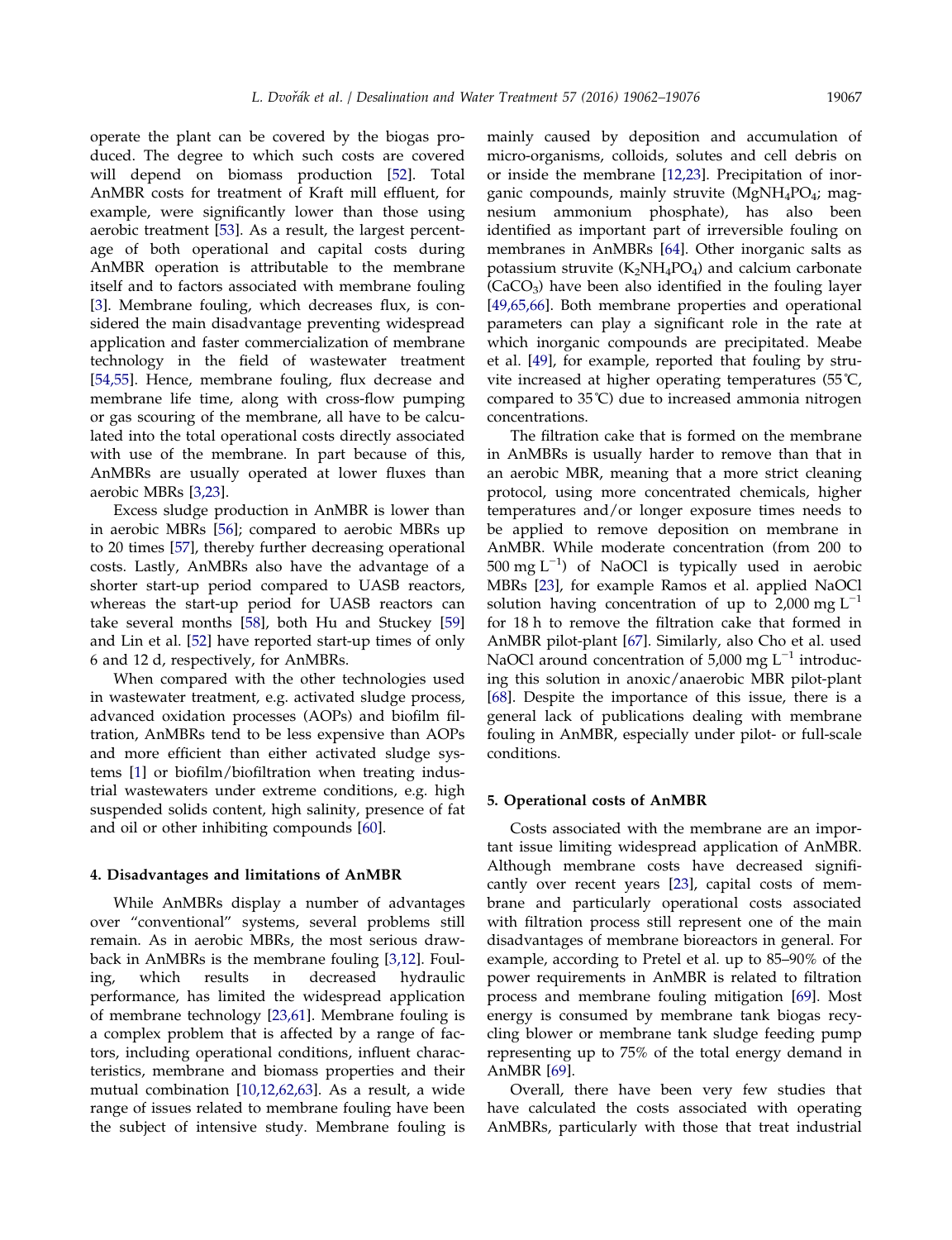wastewaters. One example, Ferrer et al. reported capital and operational expenditure for an AnMBR treating both sulphate rich and low-sulphate municipal wastewaters [[70](#page-13-0)]. These authors reported a clear dependency between increasing mixed liquor suspended solids (MLSS) concentration and membrane scouring, use of chemical reagents and operational costs. The optimum MLSS concentration for this AnMBR was found at 12  $g L^{-1}$ , with an associated specific energy demand of 0.22 kW h m−<sup>3</sup> of treated wastewater during operation with no energy (biogas) recovery. When the biogas was re-used, the final specific energy demand dropped to  $0.14 \text{ kW h m}^{-3}$ [[70\]](#page-13-0). Similarly, Pretel et al. reported the energy requirements of AnMBR treating sulphate-rich urban wastewater [[69](#page-13-0)]. They stated the specific energy demand in the range of 0.11–0.49 kW  $h$  m<sup>-3</sup> (depending on various operational and filtration scenarios) when biogas was captured. Enhance in the energy balance of the AnMBR may be also achieved through capturing both the biogas methane and the methane dissolved in the effluent, or operating AnMBR at high ambient temperature and/or high solids retention times (SRT) [[69](#page-13-0)].

Compared to aerobic MBR, for instance Gabarrón et al. reported values for total specific energy demand in a full-scale aerobic MBR reaching 1.54 kW h  $m^{-3}$  for flat-sheet membrane and 1.12 kW  $h m^{-3}$  for hollowfibre membrane [\[71\]](#page-13-0). Even after implementation of their energy-saving strategies involving mainly optimization of both biological aeration and membrane air-scouring, the specific energy demand reached 1.12 kW h  $\text{m}^{-3}$  and 0.71 kW h  $\text{m}^{-3}$ , respectively, regardless of similar yearly averaged hydraulic loads [\[71\]](#page-13-0).

Martin et al. evaluated both the aerobic and anaerobic MBRs and stated the total specific energy demand about 2 kW h m−<sup>3</sup> for aerobic MBR with complete sludge retention, while in AnMBR the energy demand ranged from 0.03 to 5.7 kW h  $\text{m}^{-3}$  [\[72\]](#page-13-0). The highest energy demand was observed as a result of increased gas demand for intense membrane fouling control.

Another example reporting on AnMBR operational costs is study by Smith et al. [[73](#page-13-0)]. These authors compared, based on the results of process modelling and system analyses, AnMBR with other technologies involving high-rate activated sludge, conventional activated sludge and aerobic MBR, all coupled with anaerobic digestions. It was found that AnMBR has the potential to recover more energy for medium and high strength domestic wastewaters compared with evaluated technologies [[73\]](#page-13-0). The energy recovery, however, strongly depends on composition and temperature of the wastewater, operational conditions or pre-treatment processes [[69,74\]](#page-13-0).

As previously mentioned, permeabilities in AnMBRs are usually lower than those in aerobic MBRs [\[3,23](#page-11-0)]. While permeabilities in aerobic MBRs are typically about 200 LHM bar<sup>-1</sup> and more [[23](#page-11-0)], as can be seen from Table [1](#page-4-0), the common permeabilities were within the range from 10 to 150 LHM bar<sup>-1</sup> in current AnMBRs. The highest initial permeability reached 1,200 LHM bar−<sup>1</sup> , however, it was observed for dynamic membrane that is characterized by high hydraulic performance. Also the initial permeability of 400 and 500 LHM bar−<sup>1</sup> for ultrafiltration membrane reported by Ng et al. was caused by significantly lower MLSS concentration reaching about 7.2 and 1.7 g  $L^{-1}$ , respectively, when compared with other reported studies (Table [2\)](#page-7-0) [[33](#page-12-0)]. Lowered hydraulic performance of AnMBR together with membrane fouling has to be, therefore, taken into account when calculating the total cost balance.

## 6. AnMBR application in industrial wastewater treatment

According to Skouteris et al., there had been very few scientific studies based around pilot-scale AnMBRs until 2012 [\[75,76](#page-13-0)], most studies being conducted under laboratory conditions with laboratoryscale apparatus [\[50\]](#page-12-0). Many of the laboratory-scale studies (and some of the pilot-scale studies) have been conducted on AnMBRs fed with synthetic wastewater [\[21\]](#page-11-0), which is usually used to verify laboratory-scale AnMBR performance or test new reactor/system concepts [[4](#page-11-0)].

To date, AnMBR pilot-plants have been used for the treatment of different wastewaters with a high content of organic matter, such as that from food processing and industrial use (e.g. [\[51,77](#page-12-0)]), the pulp and paper industry [\[52,78–80](#page-12-0)], textile production [[81,82\]](#page-13-0) and polymer synthesis [[83\]](#page-13-0). Most recently, laboratoryand pilot-scale AnMBR plants have been used to treat different food processing wastewater, e.g. from slaughterhouses [[31](#page-12-0)], molasses production [[32\]](#page-12-0), dairy manure [[29](#page-11-0)], pharmaceutical production [[33](#page-12-0)] and landfill leachate [[26](#page-11-0)]. While a number of full-scale aerobic MBR studies have been conducted on municipal or industrial wastewaters [\[23,84–86\]](#page-11-0), there has only been one study to date reporting on a full-scale AnMBR installation for industrial wastewater treatment ([[35](#page-12-0)]; Table [2\)](#page-7-0). This full-scale AnMBR is employed to treat wastewaters originating from salad dressings production. Overview about basic technological parameters of current AnMBRs is summarized in Table [2.](#page-7-0)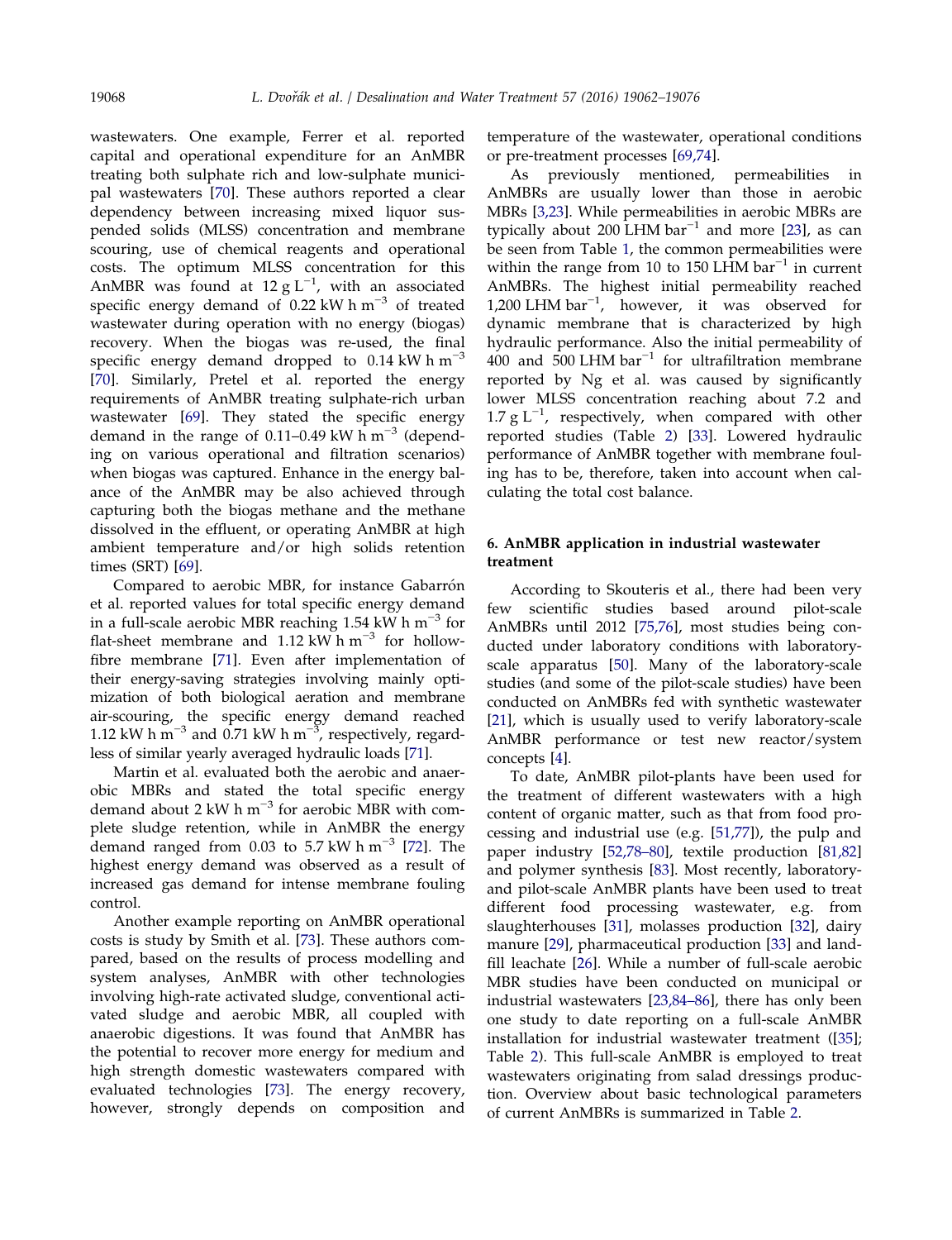<span id="page-7-0"></span>Table 2

Overview of technological parameters used in recent AnMBRs; TS—total solids, TSS—total suspended solids, VS—volatile solids, VSS—volatile suspended solids, MLSS—mixed liquor suspended solids

| Scale       | Set-up | Wastewater source                        | Solids $(g L^{-1})$         | $HRT$ (d)     | $SRT$ (d)    | Temp. (°C) | Refs.  |
|-------------|--------|------------------------------------------|-----------------------------|---------------|--------------|------------|--------|
| L           | Ex.    | Bamboo industry                          | 8.0–14.0 (VSS)              | $2 - 10$      |              | $28 - 30$  | [30]   |
| $\mathbf P$ | In.    | Slaughterhouse (side A)                  | 26.1 (TS)                   | $2 - 7$       | $50 - 1,000$ | 37         | [31]   |
| P           | In.    | Slaughterhouse (side B)                  | $17.0 - 40.2$ (TS)          | $4 - 7$       | 50           | 37         | [31]   |
| L           | In.    | Molasses (concentrated)                  | 18.7 (TSS)                  | 26            | 1,535        | 34         | $[32]$ |
| L           | In.    | Molasses (diluted)                       | 10.0 (TSS)                  | 5.3           | 1,535        | 34         | $[32]$ |
| P           | Ex.    | Liquid dairy manure (phase 1)            | 54.0 (VS)                   | $19(10-35)$   | $19(10-35)$  | Room       | [29]   |
| $\mathbf P$ | Ex.    | Liquid dairy manure (phase 2)            | 28.0 (VS)                   | 12            | 24           | Room       | [29]   |
| L           | In.    | Landfill leachate                        | 16.9 (VSS)                  | 2.5           | 125          | 37         | [26]   |
| L           | Ex.    | Pharmaceutical industry                  | $6.0 - 8.4$ (MLSS)          | $21.3 - 42.6$ | 700          | 27         | [33]   |
| $L^{a}$     | Ex.    | Pharmaceutical industry                  | $1.2 - 2.1 + 11.0^b$ (MLSS) | $21.3 - 42.6$ | 700          | 27         | [33]   |
| L           | Ex.    | Debris leachate                          | $6.0 - 7.0$ (MLSS)          | 15.5          |              | 23         | [34]   |
| L           | Ex.    | Lipid rich corn-to-ethanol thin stillage | 15.2–24.9 (VSS)             | 10.1          | 20; 30; 50   | 37         | [28]   |
| P           | In.    | Food industry (oil and grease content)   | 11.4 (VSS)                  |               |              | 36         | [7]    |
| F           | In.    | Food industry (salad dressings)          | 20.0–45.0 (MLSS)            |               |              | 33         | [35]   |
| L           | In.    | Food industry                            | 75.0 (MLSS)                 | $20 - 70$     | $20 - 100$   | 57         | [36]   |
| L           | In.    | Food industry (sugarcane vinasse)        | 20.0 (MLVSS)                |               |              | $19 - 27$  | [37]   |
| $\mathbf P$ | In.    | Food industry (snacks industry)          | 18.0 (VS)                   |               |              | $30 - 36$  | $[5]$  |
| P           | In.    | Municipal wastewater                     | $15.0 - 20.0$ (TSS)         |               |              | 35/20      | [38]   |

<sup>a</sup>Anaerobic bio-entrapped MBR.

<sup>b</sup>Biomass concentration attached on carriers.

One of the main operational advantages of an AnMBR is the possibility of operating the reactor at higher SRT compared to conventional digestion technology. In general, high SRTs ensure high COD removal efficiency [[28](#page-11-0)]. Further, high SRTs also help micro-organisms to adapt to the different compounds present in industrial wastewaters, many of which can be difficult to biodegrade, e.g. those in pharmaceutical wastewaters [[33](#page-12-0)], saline wastewaters [\[32\]](#page-12-0) or both in combination [[87\]](#page-13-0). Dereli et al. [[6\]](#page-11-0), Ismail et al. [\[88\]](#page-13-0) and Lefebvre and Moletta [[89\]](#page-13-0) have all reported high salt concentrations as one of the most serious limiting factors for anaerobic systems due to their inhibitory/toxic effects on non-adapted biomass. Following biomass adaptation, however, AnMBRs are capable of achieving very high COD removal efficiencies when fed with otherwise poorly biodegradable wastewater [\[31,55,90](#page-12-0)].

As can be seen from Table [3,](#page-8-0) the lowest COD removal efficiencies were found for liquid dairy manure, with levels reaching around 40% [\[29](#page-11-0)]. Note, however, that liquid dairy manure had a COD concentration more than twice that of other feeds (see summary in Table [3\)](#page-8-0), with only molasses wastewater and lipid-rich corn-to-ethanol thin stillage having higher COD concentrations (110.9 and  $72.2 g L^{-1}$ , respectively). Even then, however, removal efficiencies reached 94.4% and >99%, respectively, despite the AnMBR treating the lipid-rich corn-to-ethanol thin stillage being operated under a lower HRT and a comparable SRT with that for treating liquid dairy manure [\[28,32\]](#page-11-0). The AnMBR treating the molasses wastewater was operated at a higher HRT (26 d) and a significantly higher SRT (1,535 d) than the SRT operational maximum of 50 d in AnMBR used for the lipid-rich corn-to-ethanol thin stillage or 35 d for liquid dairy manure.

Biological activity decreases with a decline in temperature and, in anaerobic systems, this results in an associated decrease in COD removal efficiency [[91](#page-14-0)]. As a result, the majority of current studies have been carried out under mesophilic temperatures, e.g. [\[26,31,32\]](#page-11-0). Thermophilic temperatures have been applied very rarely (Table 2), with just Qiao et al. used such temperature for the treatment of food industry wastewater [\[36](#page-12-0)]. Psychrophilic (or ambient) conditions, on the other hand, have frequently been applied in cases of low-strength wastewater [[33,92,93\]](#page-12-0), domestic wastewater [[38,75,94\]](#page-12-0) or under higher ambient climate [\[33,95\]](#page-12-0).

## 7. The future of AnMBRs and further research needed

It is generally accepted that the quantity of industrial wastewaters of extreme composition will increase in the future. Consequently, increase in the application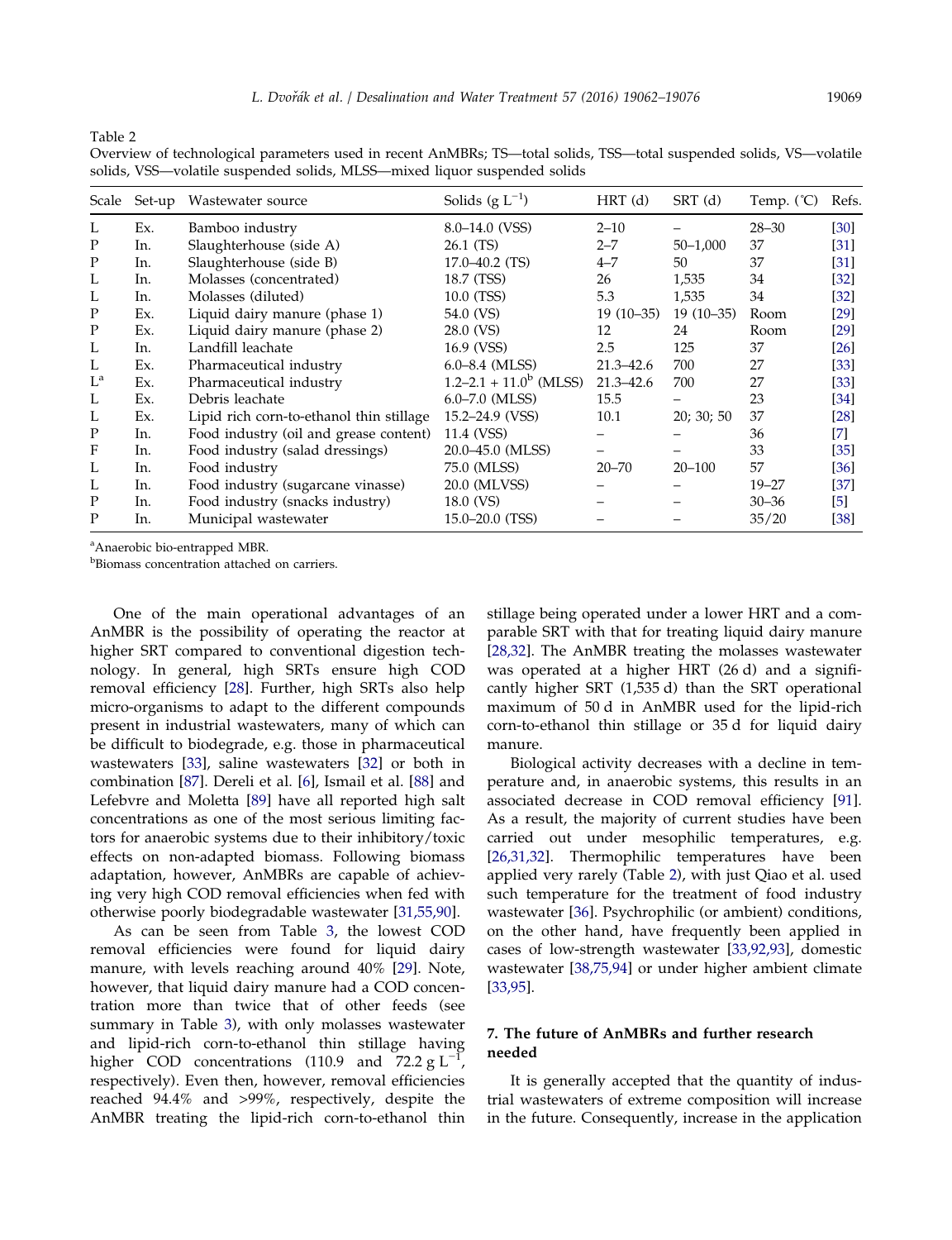<span id="page-8-0"></span>Table 3

| Scale                     | Source of wastewater                                                   | Influent (g $L^{-1}$ )                                          | Effluent (g $L^{-1}$ )                         | COD<br>rem. $(\%)$  | Refs.             |
|---------------------------|------------------------------------------------------------------------|-----------------------------------------------------------------|------------------------------------------------|---------------------|-------------------|
| L                         | Bamboo industry                                                        | COD 21.4; NH <sub>4</sub> -N 0.398                              | COD 1.5; $NH_4-N$<br>0.36                      | 85-90               | $[30]$            |
| $\mathbf P$               | Slaughterhouse (side A)                                                | COD 5.92; NH <sub>4</sub> -N 0.024; TP 0.019                    | COD 0.07; $NH4-N$<br>$0.17;$ TP $0.014$        | 95                  | [31]              |
| $\mathbf P$               | Slaughterhouse (side B)                                                | COD 10.6; NH <sub>4</sub> -N 0.059; TP 0.036                    | COD 0.18; $NH_4-N$<br>0.29; TP 0.025           | 95                  | $[31]$            |
| L                         | Molasses (concentrated)                                                | COD 110.9; TKN 12.0                                             | COD 10.7                                       | 94                  | [32]              |
| L                         | Molasses (diluted)                                                     | COD 14.5; TKN 1.10                                              | COD 0.5                                        | 93                  | $[32]$            |
| $\mathbf P$               | Liquid dairy manure (phase 1)                                          | COD 53.7                                                        |                                                | 41                  | $[29]$            |
| ${\bf P}$                 | Liquid dairy manure (phase 2)                                          | COD 41.8                                                        |                                                | 42                  | $[29]$            |
| L                         | Landfill leachate                                                      | COD 13.0; NH <sub>4</sub> -N 3.2                                | COD 4.91                                       | 62                  | $[26]$            |
| L                         | Pharmaceutical industry                                                | COD 15.4; TN 1.42; $PO_4^{3-}$ -P 0.17                          | <b>COD 8.77</b>                                | 43                  | $[33]$            |
| $L^a$                     | Pharmaceutical industry                                                | COD 15.4; TN 1.42; PO <sub>4</sub> <sup>3-</sup> -P 0.17        | COD 8.23                                       | 47                  | $[33]$            |
| L                         | Debris leachate                                                        | $SO_4^{2-}$ 0.5-0.75                                            | $SO_4^{2-}$ 0.05–0.5, $Ca^{2+}$<br>$0.2 - 0.5$ | 80<br>$(SO_4^{2-})$ | $[34]$            |
| L                         | Lipid rich corn-to-ethanol thin COD 72.2; $SO_4^{2-}$ 0.95<br>stillage |                                                                 | COD 0.47                                       | >99                 | $[28]$            |
| $\mathbf P$               | Food industry (high oil and                                            | COD 7.9-22.8; BOD <sub>5</sub> 4.9-10.3; TKN 0.08- COD 0.18-0.3 |                                                | 97                  | $\lceil 7 \rceil$ |
|                           | grease content)                                                        | 0.38; $PO_4^{3-}$ -P 0.06-0.16                                  |                                                |                     |                   |
| $\boldsymbol{\mathrm{F}}$ | Food industry (salad<br>dressings)                                     | COD 39.0; BOD <sub>5</sub> 18.0                                 | COD 0.21; BOD 0.02                             | 99                  | $[35]$            |
| L                         | Food industry                                                          |                                                                 | COD 2.0-15.0                                   | 67                  | [36]              |
| L                         | Food industry (sugarcane<br>vinasse)                                   | COD 17.7                                                        | COD 0.49                                       | 96                  | $[37]$            |
| $\mathbf P$               | Food industry (snacks<br>industry)                                     | COD 11.0; BOD <sub>5</sub> 7.3; N 0.2, P 0.04                   | <b>COD 1.7</b>                                 | 75                  | $\lceil 5 \rceil$ |
| $\mathbf{P}$              | Municipal wastewater                                                   | COD 0.4                                                         | COD 0.08                                       | 90                  | $[38]$            |

Influent and effluent characteristics, including COD removal efficiency, in recent AnMBRs

<sup>a</sup>Anaerobic bio-entrapped MBR.

of more modern and efficient treatment technologies, such as AnMBR is expected, especially considering the current focus on sustainable production and reduction of carbon footprints. AnMBRs are especially important as regards this latter point due to their ability to produce energy in the form of biogas. As a result, AnMBRs are likely to be applied much more under full-scale operating conditions in the future and over a much broader industrial spectrum [\[48\]](#page-12-0).

To date, AnMBRs have been applied much more intensively for industrial wastewaters (Fig. [1\(](#page-1-0)b)), with only limited full-scale applications for municipal wastewater treatment. While this is possibly due in part to the relative novelty of the technology, limitations associated with membrane fouling are also an important issue limiting more widespread application [[1\]](#page-11-0). Significant effort needs to be put into rectifying this issue, therefore, before AnMBRs are more widely accepted. Below, several possible ways of improving membrane performance and reducing fouling, and research needs are discussed.

### 7.1. Operational conditions

Numerous studies have been undertaken on the impacts associated with changing operational parameters and membrane fouling (see e.g. review by Meng et al. [[12](#page-11-0)]). As an example, one method for reducing the concentration of extracellular polymer substances, and thus reducing membrane fouling, is to increase SRT and HRT. It should be noted, however, that membrane fouling mechanism in AnMBRs may be similar to those of aerobic MBRs but the nature of the foulants is different [[23\]](#page-11-0). Precipitation of inorganic salts and struvite in AnMBR, for example, tends to harden the fouling cake, rapidly increasing the rate of fouling [\[96\]](#page-14-0). Further studies are also required on the addition of coagulants as a means of reducing membrane fouling, both in anaerobic and aerobic systems.

There is also scope for optimizing reactor and/or membrane chamber design and improving the gas scouring process as a means of permanently reducing membrane fouling.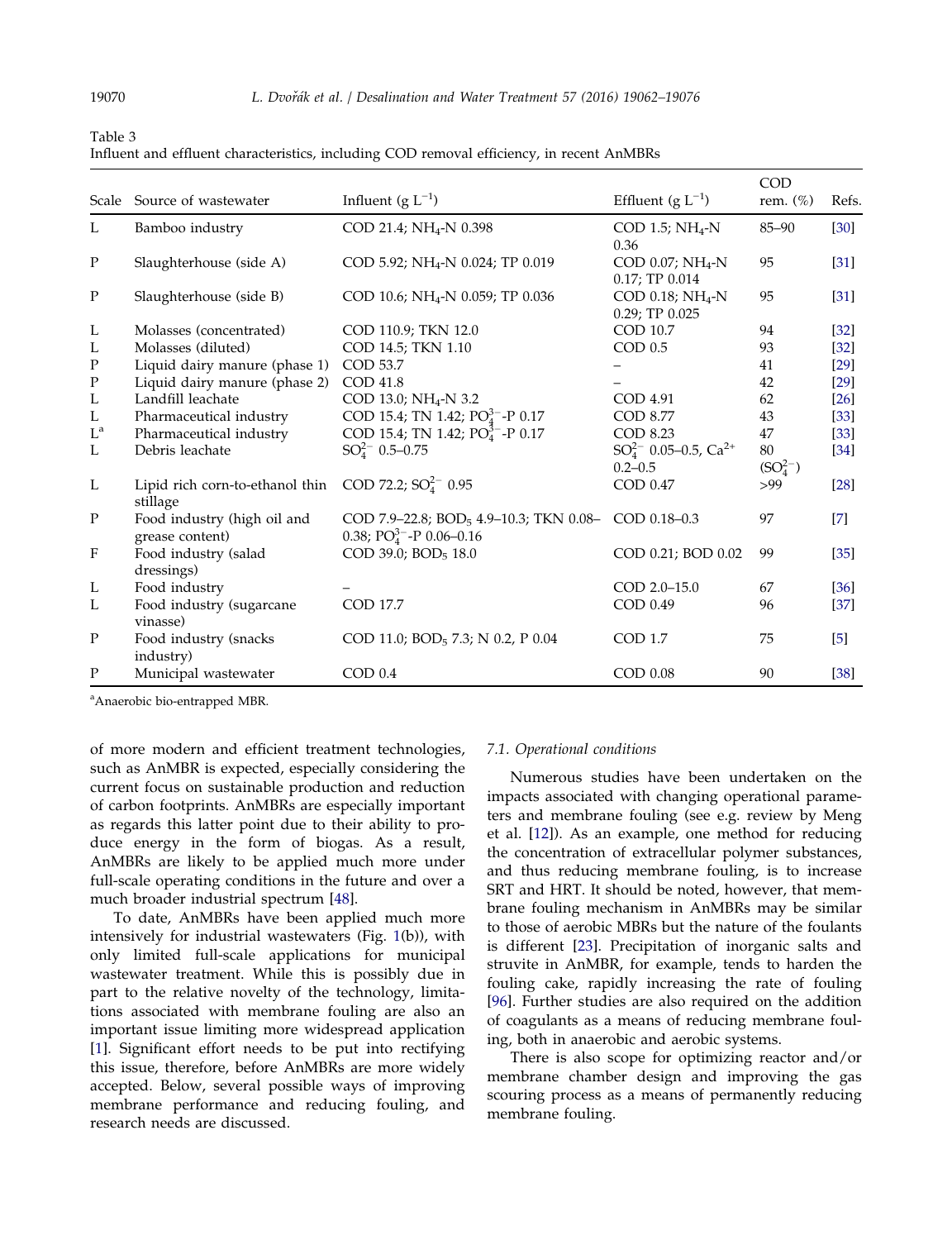## 7.2. Membrane surface modification

Despite significant progress in the development of membrane materials over recent decades, membranes still account for a significant part of reactor capital costs (and, to a certain extent, operational costs), mainly due to fouling and the limited lifetime of present membranes. Hence, efforts are still needed on minimizing membrane fouling, for example through modifying commercial membrane surfaces and/or developing new membrane materials, such as the lowcost filters (Section 7.3) or dynamic and self-assembly membranes (Section 7.4).

Minimization of membrane fouling can be achieved through modification of the membrane's surface. A number of such modification techniques, such as the use of nanotechnology [\[97\]](#page-14-0) or the preparation of new membrane types with additional surface properties, have been developed and tested to date. Generally speaking, these methods are all based on altering chemical or physical interaction with the membrane's surface, resulting in an increase in hydrophilic surface character [[63](#page-13-0)], i.e. reducing hydrophobic interactions between the membrane's surface and microorganisms or compounds present in suspension [\[98\]](#page-14-0). As a direct result, foulants deposited on the membrane are also more readily removed during cleaning.

Chemical modification methods, as for example covalent bonding or "self-assembly" method produce a thin film on the membrane's surface, e.g. [\[99,100](#page-14-0)]. A range of compounds have been used for these techniques, including silver and silver nanoparticles, polyethylene oxide, polyvinyl alcohol, zirconium compounds and magnesium or titanium oxide, all of which confer additional properties to the membrane's surface [\[97,101–103](#page-14-0)]. Physical modification techniques include, for example, plasmatic membrane surface modification using nitrogen, air [\[104\]](#page-14-0) or ammonia and carbon dioxide [\[105,106\]](#page-14-0). Ultra-violet light and gamma irradiation have also been used physically to alter the surface properties of membranes [\[107,108\]](#page-14-0). The main drawback of such high-energy methods, however, is the significant increase in final membrane production costs [\[101\]](#page-14-0).

## 7.3. Application of low-cost and alternative membrane materials

Use of low-cost and/or alternative membrane materials not only results in capital savings but can also reduce the operational costs of the membrane unit itself [\[109\]](#page-14-0). Several studies have examined the use of alternative membrane materials [[109–111\]](#page-14-0), the findings of which indicate no significant loss in effluent quality compared to that produced using polymer or ceramic membranes. Seo et al., for example, reported COD removal efficiencies of up to 91% in an anaerobic/aerobic bioreactor coupled with a non-woven module [\[110\]](#page-14-0). Likewise, Zhi-Guo et al. reported a negligible difference in effluent quality in a non-woven membrane system compared to that using a polymer hollow-fibre membrane [\[111\]](#page-14-0). Most of the materials used, to date, however, have been tested under laboratoryscale conditions or in aerobic MBRs. There is a need, therefore, for studies assessing the performance of such materials in pilot- or full-scale AnMBRs.

## 7.4. Dynamic and self-assembly membranes

Dynamic membranes appear to be a promising approach for solving problems associated with high membrane cost, rapid membrane fouling and low membrane flux as such membranes exhibit low cost with high permeation at low transmembrane pressure [\[112\]](#page-14-0). Moreover, dynamic membranes can also improve the effluent quality [[112–114\]](#page-14-0).

Dynamic membranes (pre-coated or self-forming) are formed by the settling of fine organic or inorganic particles, present in a filtered suspension, onto a support material (typically a highly porous support). The pre-coated membranes are formed by solution with specific compounds over the surface of porous materials, while the self-forming membranes are composed of components in the solution to be filtered, for example, activated sludge [\[12](#page-11-0)]. The performance of dynamic membrane, therefore, depends upon various characteristics and process conditions used, with resulting differences in cake density and cake characteristics, playing a key role in the membrane's permeability. Creation of dynamic membranes, however, differs both between AnMBRs and aerobic MBR system [\[109,113\]](#page-14-0).

Dynamic membranes can produce effluent of a very high quality; however, effluent characteristics depend very much on the ambient conditions close to the membrane. Hence, dynamic membranes have to be kept under optimal conditions throughout their operation. Since the pore size of such membranes is highly variable, retention of some particles and compounds can be poorer than when using polymer or ceramic membranes. In addition, effluent quality can fluctuate over time due to changes in operational conditions [\[112\]](#page-14-0). On the other hand, if permeate quality is not the main criterion, its worse quality can be balanced by the higher hydraulic performance of dynamic membranes (or new membrane materials), together with lowered operational costs. Furthermore,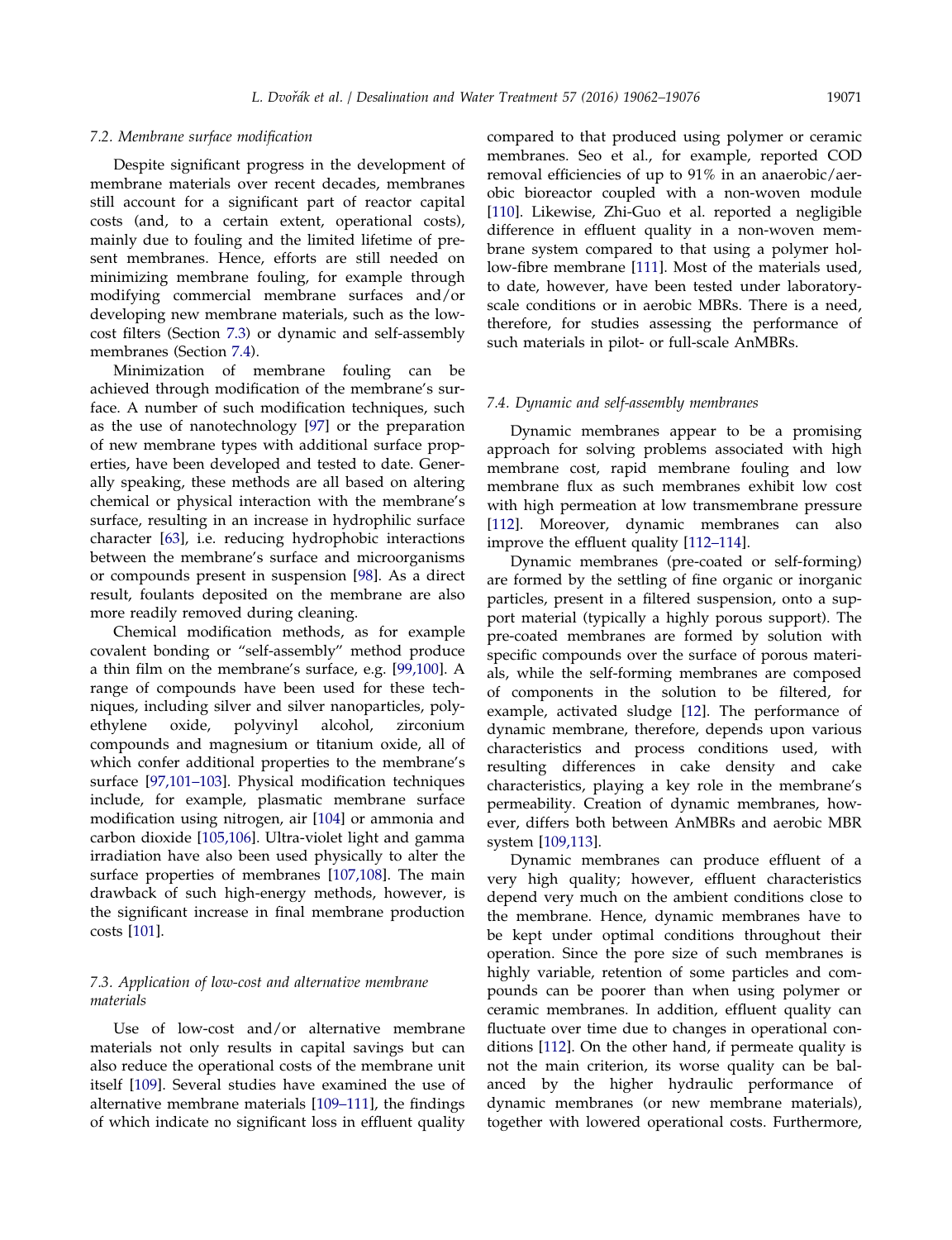effluents from anaerobic systems typically undergo a further post-treatment step in order to improve their quality prior to release into the receiving water body.

While searching the literature database for this mini review, only few studies [[26,113](#page-11-0)] could be found regarding use of a dynamic membrane in an AnMBR and, as with the studies focused on low cost and alternative membrane materials, this was performed under laboratory-scale conditions only. Hence, there is a clear need for further studies regarding conditions in the dynamic membrane's active layer and on identifying the optimal operational conditions to ensure middle- to long-term operation of such membranes under pilot- or full-scale conditions.

### 7.5. Further research needs

In addition to the suggestions made in the sections above, there is a need for detailed studies on membrane fouling in relation to additives such as powder activated carbon, "flux enhancers" or nanomaterials, preferably in pilot- or full-scale AnMBR installations. Such studies could also provide new insights into the AnMBR fouling process itself.

A significant part of AnMBR operational costs (and/or biogas production) goes to keeping the anaerobic reactor at its optimal running temperature (typically around 37˚C). Such costs could be reduced if AnMBRs could be run at lower (ambient) temperatures. In undertaking such research, however, careful attention needs to be paid towards lowered activity of anaerobic micro-organisms, particularly as regards hydrolysis [\[115\]](#page-14-0) and higher suspension viscosities, which lead to lowered hydraulic performance. Furthermore, methane is more soluble under lower temperatures, resulting in significant losses in the effluent. As such, research is needed into improving methane recovery from effluent.

In recent years, there has been an increasing trend towards reuse of wastewater; therefore, dangerous micro-pollutants have to be removed prior to the wastewater reuse. Evidence for the removal efficiency of such dangerous micro-pollutants as phenolic compounds, phthalates and estrogens under anaerobic conditions has been contradictory to date, however, with some studies showing higher removal efficiency than conventional activated sludge systems (e.g. [[116](#page-14-0)]) and others not (e.g. [[117](#page-14-0)]). Furthermore, there is a lack of knowledge on the fate and biodegradation pathways of many micro-pollutants using AnMBR. Both of these issues require urgent studies, especially, taking into account great potential of AnMBR for water reuse. Option of water reuse, together with favourable energy balance predisposes the AnMBRs for coupling

with other wastewater treatment technologies or their integration into so-called "smart waste-handling systems". This fact makes AnMBRs especially attractive for modern water treatment practice.

## 8. Conclusions

AnMBRs have attracted a lot of attention recently as a possible answer to the increasing need for water reuse, as a means of obtaining renewable energy and reducing greenhouse gas emissions. AnMBRs display numerous advantages over "conventional" technology, particularly as regards treatment of toxic and concentrated wastewaters and for covering the gap between high-rate anaerobic systems and conventional digesters. Despite this, there has been only one full-scale installation (salad dressings wastewater), most studies to date being performed at laboratory- (treating wastewaters from pharmacy and food industry, bamboo and molasses treatment, or landfill and debris leachates) or pilot-scale conditions (treating wastewaters from slaughterhouse, liquid dairy manure or food industry). In part, this is because a number of important issues need to be solved prior to widespread fullscale uptake. Future research efforts, therefore, need to focus on the most critical problems, such as better understanding of membrane fouling and the restriction of fouling through new approaches.

In this respect, detailed evaluation of new membrane materials, such as the low cost, dynamic or self-assembly membranes under anaerobic conditions still needs to be undertaken.

There is also an urgent need to investigate effluent post-treatment, methane recovery from effluent and clarification of micro-pollutant removal pathways. Before full-scale adaptation of AnMBR technology can take place, complete energy and economic balances are also needed.

Only when these major issues have been addressed, AnMBR is likely to reach its full potential as a more "environmentally friendly" and costeffective alternative to conventional industrial wastewater treatment technology.

#### Acknowledgments

The result was created with financial support of the Technological Agency of the Czech Republic within the framework of the project No. TE02000077 "Smart Regions—Buildings and Settlements Information Modelling, Technology and Infrastructure for Sustainable Development", using the infrastructure of the Membrane Innovation Centre.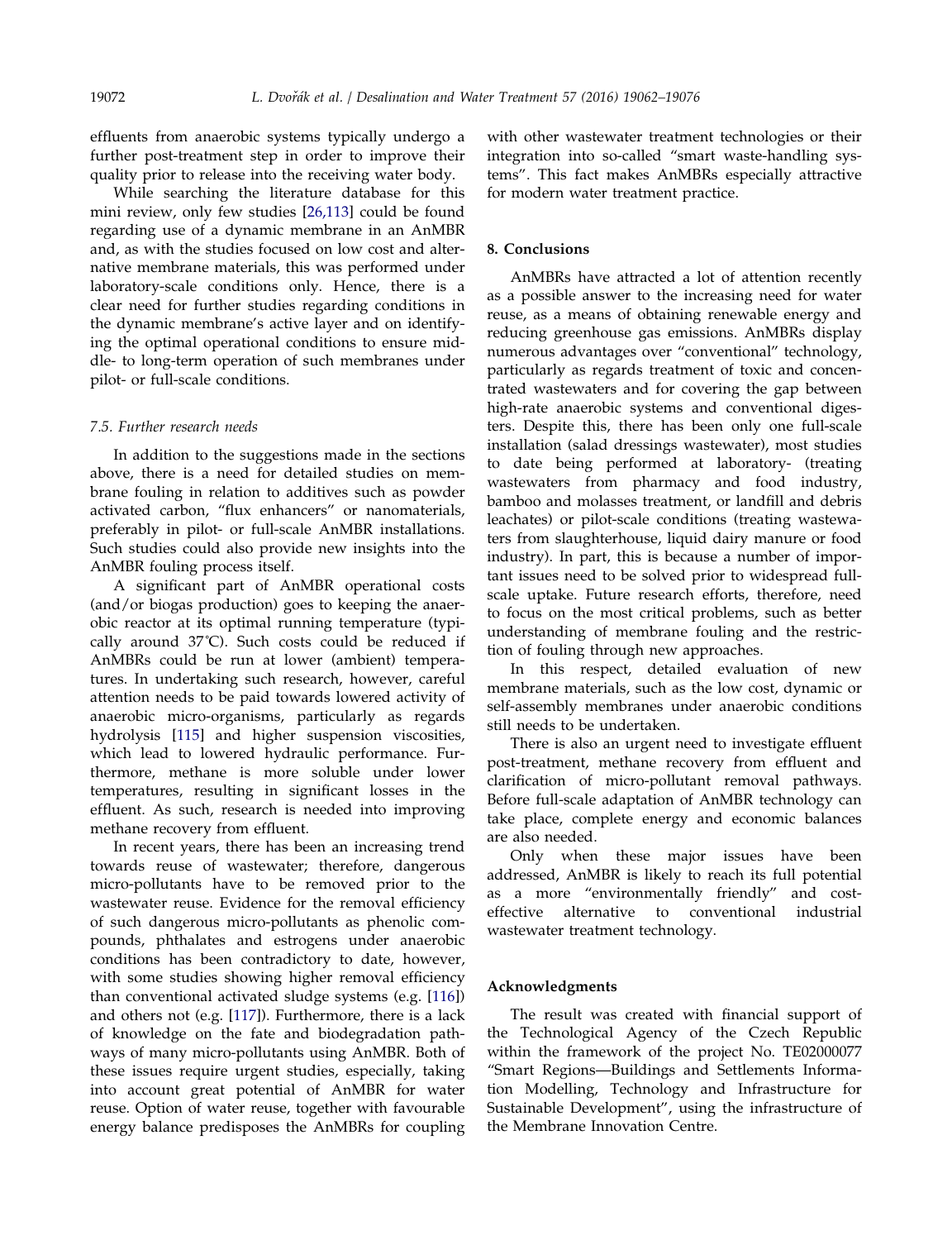<span id="page-11-0"></span>Projects LO1201 "National Programme for Sustainability I" and the OPR&DI project Centre for Nanomaterials, Advanced Technologies and Innovation CZ.1.05/2.1.00/01.0005 are also acknowledged.

## References

- [1] H. Ozgun, R.K. Dereli, M.E. Ersahin, C. Kinaci, H. Spanjers, J.B. van Lier, A review of anaerobic membrane bioreactors for municipal wastewater treatment: Integration options, limitations and expectations, Sep. Purif. Technol. 118 (2013) 89–104.
- [2] L. Dvořák, T. Lederer, V. Jirků, J. Masák, L. Novák, Removal of aniline, cyanides and diphenylguanidine from industrial wastewater using a full-scale moving bed biofilm reactor, Process Biochem. 49 (2014) 102–109.
- [3] H. Lin, W. Peng, M. Zhang, J. Chen, H. Hong, Y. Zhang, A review on anaerobic membrane bioreactors: Applications, membrane fouling and future perspectives, Desalination 314 (2013) 169-188.
- [4] B.-Q. Liao, J.T. Kraemer, D.M. Bagley, Anaerobic membrane bioreactors: Applications and research directions, Crit. Rev. Environ. Sci. Technol. 36 (2006) 489–530.
- [5] C. Ramos, A. García, V. Diez, Performance of an AnMBR pilot plant treating high-strength lipid wastewater: Biological and filtration processes, Water Res. 67 (2014) 203–215.
- [6] R.K. Dereli, M.E. Ersahin, H. Ozgun, I. Ozturk, D. Jeison, F. van der Zee, J.B. van Lier, Potentials of anaerobic membrane bioreactors to overcome treatment limitations induced by industrial wastewaters, Bioresour. Technol. 122 (2012) 160–170.
- [7] V. Diez, C. Ramos, J.L. Cabezas, Treating wastewater with high oil and grease content using an Anaerobic Membrane Bioreactor (AnMBR). Filtration and cleaning assays, Water Sci. Technol. J. Int. Assoc. Water Pollut. Res. 65 (2012) 1847–1853.
- [8] P. Le-Clech, Membrane bioreactors and their uses in wastewater treatments, Appl. Microbiol. Biotechnol. 88 (2010) 1253–1260.
- [9] J.B. Bornare, V.K. Raman, V.S. Sapkal, R.S. Sapkal, G. Minde, P.V. Sapkal, An overview of membrane bioreactors for anaerobic treatment of wastewaters, Int. J. In. Res. Ad. Eng. 1 (2014) 91–97.
- [10] L. Dvořák, M. Gómez, M. Dvořáková, I. Růžičková, J. Wanner, The impact of different operating conditions on membrane fouling and EPS production, Bioresour. Technol. 102 (2011) 6870–6875.
- [11] B. Lesjean, S. Rosenberger, C. Laabs, M. Jekel, R. Gnirss, G. Amy, Correlation between membrane fouling and soluble/colloidal organic substances in membrane bioreactors for municipal wastewater treatment, Water Sci. Technol. J. Int. Assoc. Water Pollut. Res. 51 (2005) 1–8.
- [12] F. Meng, S.-R. Chae, A. Drews, M. Kraume, H.-S. Shin, F. Yang, Recent advances in membrane bioreactors (MBRs): Membrane fouling and membrane material, Water Res. 43 (2009) 1489–1512.
- [13] T. Zsirai, P. Buzatu, P. Aerts, S. Judd, Efficacy of relaxation, backflushing, chemical cleaning and

clogging removal for an immersed hollow fibre membrane bioreactor, Water Res. 46 (2012) 4499–4507.

- [14] L.H. Andrade, F.D. dos S. Mendes, J.C. Espindola, M.C.S. Amaral, Internal versus external submerged membrane bioreactor configurations for dairy wastewater treatment, Desalin. Water Treat. 52 (2014) 2920–2932.
- [15] P. Cote, D. Thompson, Wastewater treatment using membranes: The North American experience, Water Sci. Technol. 41 (2000) 209–215.
- [16] M. Aslan, Y. Saatçi, Ö. Hanay, H. Hasar, Membrane fouling control in anaerobic submerged membrane bioreactor, Desalin. Water Treat. 52 (2014) 7520–7530.
- [17] X. Zhang, X. Yue, Z. Liu, Q. Li, X. Hua, Impacts of sludge retention time on sludge characteristics and membrane fouling in a submerged anaerobic–oxic membrane bioreactor, Appl. Microbiol. Biotechnol. 99 (2015) 4893–4903.
- [18] A. Pandey, R.K. Singh, Industrial waste water treatment by membrane bioreactor system, Elixir Chem. Eng. 70 (2014) 23772–23777.
- [19] A. Santos, S. Judd, The commercial status of membrane bioreactors for municipal wastewater, Sep. Sci. Technol. 45 (2010) 850–857.
- [20] I. Vyrides, D.C. Stuckey, Saline sewage treatment using a submerged anaerobic membrane reactor (SAMBR): Effects of activated carbon addition and biogas-sparging time, Water Res. 43 (2009) 933–942.
- [21] E. Jeong, H.-W. Kim, J.-Y. Nam, Y.-T. Ahn, H.-S. Shin, Effects of the hydraulic retention time on the fouling characteristics of an anaerobic membrane bioreactor for treating acidifi ed wastewater, Desalin. Water Treat. 18 (2010) 251–256.
- [22] D.C. Stuckey, Recent developments in anaerobic membrane reactors, Bioresour. Technol. 122 (2012) 137–148.
- [23] S. Judd, The MBR Book: Principles and Applications of Membrane Bioreactors for Water and Wastewater Treatment, second ed., Elsevier, Oxford, 2011.
- [24] S.A. Deowan, S.I. Bouhadjar, J. Hoinkis, 5—Membrane bioreactors for water treatment, in: A. Basile, A.C.K. Rastogi (Eds.), Adv. Membr. Technol. Water Treat., Woodhead Publishing, Oxford, 2015, pp. 155–184.
- [25] C.B. Ersu, S.K. Ong, Treatment of wastewater containing phenol using a tubular ceramic membrane bioreactor, Environ. Technol. 29 (2008) 225–234.
- [26] Z. Xie, Z. Wang, Q. Wang, C. Zhu, Z. Wu, An anaerobic dynamic membrane bioreactor (AnDMBR) for landfill leachate treatment: Performance and microbial community identification, Bioresour. Technol. 161 (2014) 29–39.
- [27] M. Kanai, V. Ferre, S. Wakahara, T. Yamamoto, M. Moro, A novel combination of methane fermentation and MBR—Kubota submerged anaerobic membrane bioreactor process, Desalination 250 (2010) 964–967.
- [28] R.K. Dereli, F.P. van der Zee, B. Heffernan, A. Grelot, J.B. van Lier, Effect of sludge retention time on the biological performance of anaerobic membrane bioreactors treating corn-to-ethanol thin stillage with high lipid content, Water Res. 49 (2014) 453–464.
- [29] J.M. Wallace, S.I. Safferman, Anaerobic membrane bioreactors and the influence of space velocity and biomass concentration on methane production for liquid dairy manure, Biomass Bioenergy 66 (2014) 143–150.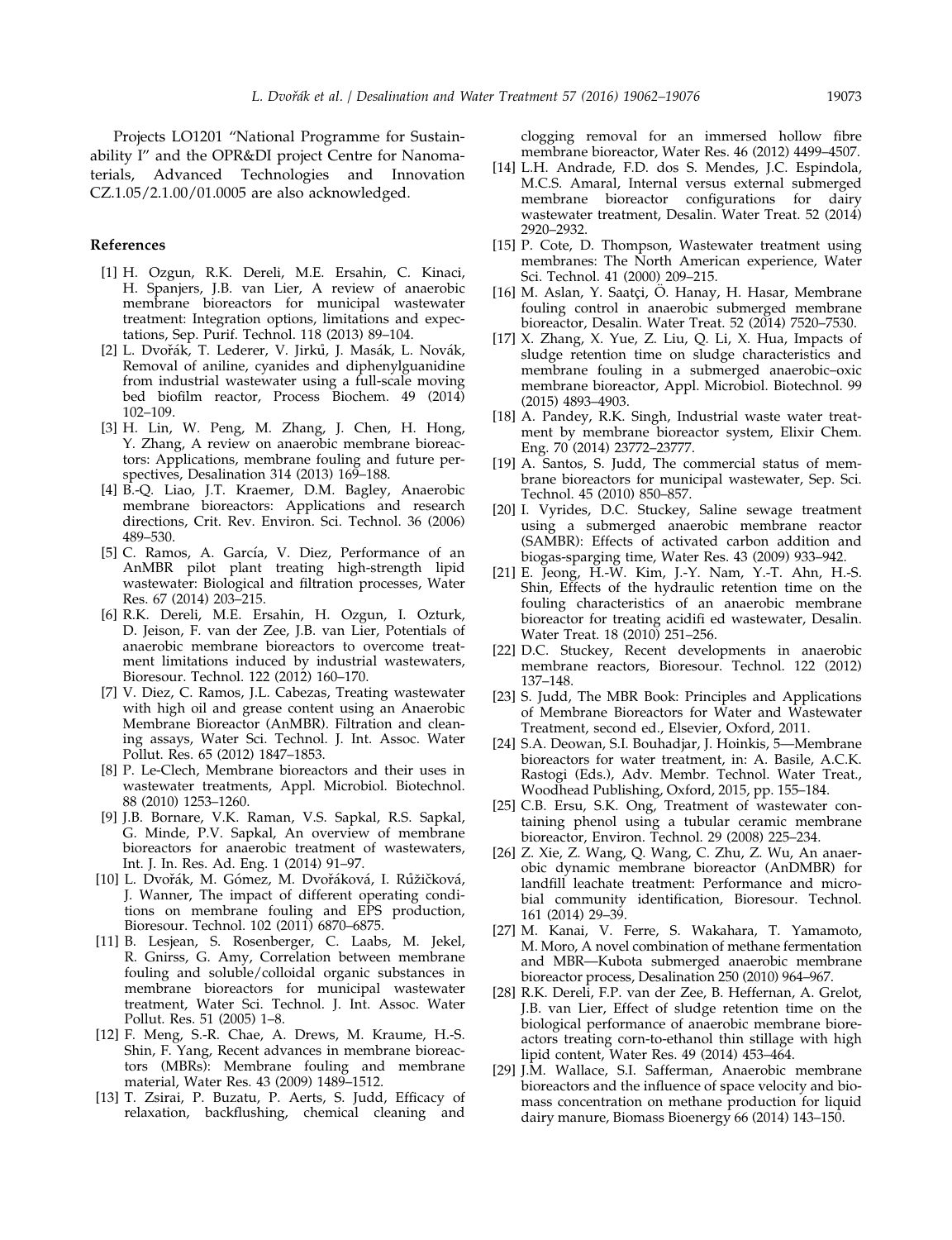- [30] W. Wang, Q. Yang, S. Zheng, D. Wu, Anaerobic membrane bioreactor (AnMBR) for bamboo industry wastewater treatment, Bioresour. Technol. 149 (2013) 292–300.
- [31] P.D. Jensen, S.D. Yap, A. Boyle-Gotla, J. Janoschka, C. Carney, M. Pidou, D.J. Batstone, Anaerobic membrane bioreactors enable high rate treatment of slaughterhouse wastewater, Biochem. Eng. J. 97 (2015) 132–141.
- [32] J. De Vrieze, T. Hennebel, J. Van den Brande, R.M. Bilad, T.A. Bruton, I.F.J. Vankelecom, Anaerobic digestion of molasses by means of a vibrating and non-vibrating submerged anaerobic membrane bioreactor, Biomass Bioenergy 68 (2014) 95–105.
- [33] K.K. Ng, X. Shi, M.K.Y. Tang, H.Y. Ng, A novel application of anaerobic bio-entrapped membrane reactor for the treatment of chemical synthesis-based pharmaceutical wastewater, Sep. Purif. Technol. 132 (2014) 634–643.
- [34] P. Kijjanapanich, A.T. Do, A.P. Annachhatre, G. Esposito, D.H. Yeh, P.N.L. Lens, Biological sulfate removal from construction and demolition debris leachate: Effect of bioreactor configuration, J. Hazard. Mater. 269 (2014) 38–44.
- [35] S. Christian, S. Grant, D. Wilson, P. McCarthy, D. Mills, M. Kolakowski, The first two years of full-scale anaerobic membrane bioreactor (AnMBR) operation treating a high strength industrial wastewater at Kens Foods Inc, Water Pract. Technol. 6 (2011) 4019–4033.
- [36] W. Qiao, K. Takayanagi, M. Shofie, Q. Niu, H.Q. Yu, Y.-Y. Li, Thermophilic anaerobic digestion of coffee grounds with and without waste activated sludge as co-substrate using a submerged AnMBR: System amendments and membrane performance, Bioresour. Technol. 150 (2013) 249–258.
- [37] V.T. Mota, F.S. Santos, M.C.S. Amaral, Two-stage anaerobic membrane bioreactor for the treatment of sugarcane vinasse: Assessment on biological activity and filtration performance, Bioresour. Technol. 146 (2013) 494–503.
- [38] D. Martinez-Sosa, B. Helmreich, T. Netter, S. Paris, F. Bischof, H. Horn, Anaerobic submerged membrane bioreactor (AnSMBR) for municipal wastewater treatment under mesophilic and psychrophilic temperature conditions, Bioresour. Technol. 102 (2011) 10377–10385.
- [39] W.-H. Choi, C.-H. Shin, S.-M. Son, P.A. Ghorpade, J.-J. Kim, J.-Y. Park, Anaerobic treatment of palm oil mill effluent using combined high-rate anaerobic reactors, Bioresour. Technol. 141 (2013) 138–144.
- [40] R.E. Speece, Anaerobic Biotechnology for Industrial Wastewaters, Archae Pr, Nashville, TN, 1996.
- [41] C.S. Couras, V.L. Louros, A.M. Grilo, J.H. Leitão, M.I. Capela, L.M. Arroja, et al., Effects of operational shocks on key microbial populations for biogas production in UASB (Upflow Anaerobic Sludge Blanket) reactors, Energy 73 (2014) 866–874.
- [42] R. Blaszczyk, D. Gardner, N. Kosaric, Response and recovery of anaerobic granules from shock loading, Water Res. 28 (1994) 675–680.
- [43] M.A.I. Al-Hashimia, T.R. Abbas, Y.I. Jasema, Performance of sequencing anoxic/anaerobic membrane bioreactor (SAM) system in hospital wastewater treatment and reuse, Eur. Sci. J. 9 (2013) 169–180.
- [44] Y.J. Chan, M.F. Chong, C.L. Law, D.G. Hassell, A review on anaerobic–aerobic treatment of industrial and municipal wastewater, Chem. Eng. J. 155 (2009) 1–18.
- [45] M. Ellouze, A. Saddoud, A. Dhouib, S. Sayadi, Assessment of the impact of excessive chemical additions to municipal wastewaters and comparison of three technologies in the removal performance of pathogens and toxicity, Microbiol. Res. 164 (2009) 138–148.
- [46] J. Ho, S. Sung, Methanogenic activities in anaerobic membrane bioreactors (AnMBR) treating synthetic municipal wastewater, Bioresour. Technol. 101 (2010) 2191–2196.
- [47] Y. Tao, D.-W. Gao, Y. Fu, W.-M. Wu, N.-Q. Ren, Impact of reactor configuration on anammox process start-up: MBR versus SBR, Bioresour. Technol. 104 (2012) 73–80.
- [48] J.B. van Lier, High-rate anaerobic wastewater treatment: diversifying from end-of-the-pipe treatment to resource-oriented conversion techniques, Water Sci. Technol. J. Int. Assoc. Water Pollut. Res. 57 (2008) 1137–1148.
- [49] E. Meabe, S. Déléris, S. Soroa, L. Sancho, Performance of anaerobic membrane bioreactor for sewage sludge treatment: Mesophilic and thermophilic processes, J. Membr. Sci. 446 (2013) 26–33.
- [50] G. Skouteris, D. Hermosilla, P. López, C. Negro, A. Blanco, Anaerobic membrane bioreactors for wastewater treatment: A review, Chem. Eng. J. 198–199 (2012) 138–148.
- [51] K.C. Wijekoon, C. Visvanathan, A. Abeynayaka, Effect of organic loading rate on VFA production, organic matter removal and microbial activity of a two-stage thermophilic anaerobic membrane bioreactor, Bioresour. Technol. 102 (2011) 5353–5360.
- [52] H. Lin, B.-Q. Liao, J. Chen, W. Gao, L. Wang, F. Wang, X. Lu, New insights into membrane fouling in a submerged anaerobic membrane bioreactor based on characterization of cake sludge and bulk sludge, Bioresour. Technol. 102 (2011) 2373–2379.
- [53] K. Minami, A trial of high performance anaerobic treatment on wastewater from a kraft pulp mill, Desalination 98 (1994) 273–283.
- [54] S.F. Aquino, A.Y. Hu, A. Akram, D.C. Stuckey, Characterization of dissolved compounds in submerged anaerobic membrane bioreactors (SAMBRs), J. Chem. Technol. Biotechnol. 81 (2006) 1894–1904.
- [55] R.K. Dereli, B. Heffernan, A. Grelot, F.P. van der Zee, J.B. van Lier, Influence of high lipid containing wastewater on filtration performance and fouling in AnMBRs operated at different solids retention times, Sep. Purif. Technol. 139 (2015) 43–52.
- [56] B. Lew, S. Tarre, M. Beliavski, C. Dosoretz, M. Green, Anaerobic membrane bioreactor (AnMBR) for domestic wastewater treatment, Desalination 243 (2009) 251–257.
- [57] L. Seghezzo, G. Zeeman, J.B. van Lier, H.V.M. Hamelers, G. Lettinga, A review: The anaerobic treatment of sewage in UASB and EGSB reactors, Bioresour. Technol. 65 (1998) 175–190.
- [58] J.A. Álvarez, I. Ruiz, M. Gómez, J. Presas, M. Soto, Start-up alternatives and performance of an UASB pilot plant treating diluted municipal wastewater at low temperature, Bioresour. Technol. 97 (2006) 1640–1649.

<span id="page-12-0"></span>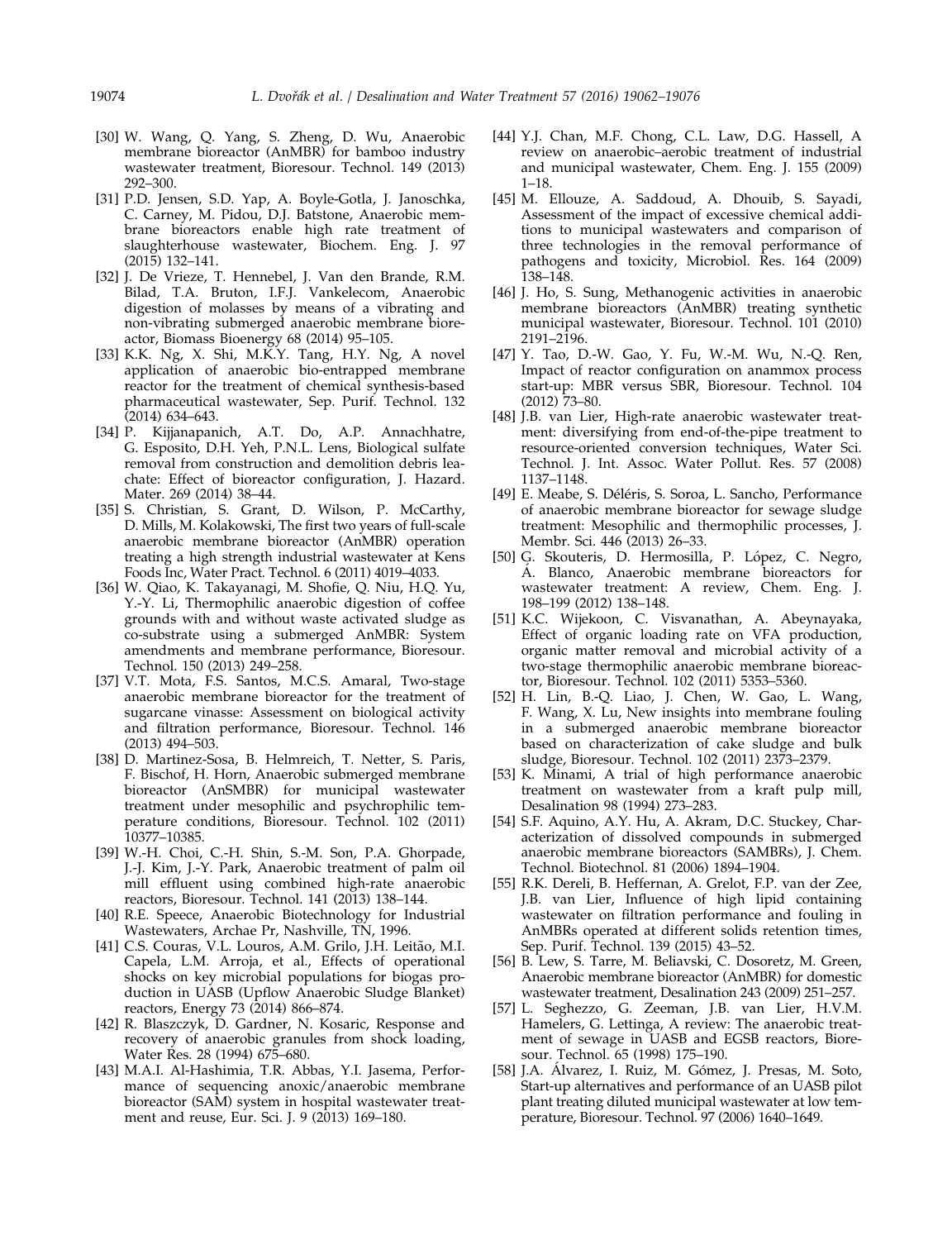- <span id="page-13-0"></span>[59] A. Hu, D. Stuckey, Treatment of dilute wastewaters using a novel submerged anaerobic membrane bioreactor, J. Environ. Eng. 132 (2006) 190–198.
- [60] J.L. Chen, R. Ortiz, T.W.J. Steele, D.C. Stuckey, Toxicants inhibiting anaerobic digestion: A review, Biotechnol. Adv. 32 (2014) 1523–1534.
- [61] L. Yu, Y. Zhang, B. Zhang, J. Liu, H. Zhang, C. Song, Preparation and characterization of HPEI-GO/PES ultrafiltration membrane with antifouling and antibacterial properties, J. Membr. Sci. 447 (2013) 452–462.
- [62] A. Boyle-Gotla, P.D. Jensen, S.D. Yap, M. Pidou, Y. Wang, D.J. Batstone, Dynamic multidimensional modelling of submerged membrane bioreactor fouling, J. Membr. Sci. 467 (2014) 153–161.
- [63] F. Meng, B. Shi, F. Yang, H. Zhang, Effect of hydraulic retention time on membrane fouling and biomass characteristics in submerged membrane bioreactors, Bioprocess Biosyst. Eng. 30 (2007) 359–367.
- [64] K.-H. Choo, C.-H. Lee, Membrane fouling mechanisms in the membrane-coupled anaerobic bioreactor, Water Res. 30 (1996) 1771–1780.
- [65] K.-H. Choo, I.-J. Kang, S.-H. Yoon, H. Park, J.-H. Kim, S. Adiya, C.-H. Lee, Approaches to membrane fouling control in anaerobic membrane bioreactors, Water Sci. Technol. 41 (2000) 363–371.
- [66] J. Kim, C.-H. Lee, K.-H. Choo, Control of struvite precipitation by selective removal of  $NH_4^+$  with dialyzer/zeolite in an anaerobic membrane bioreactor, Appl. Microbiol. Biotechnol. 75 (2007) 187–193.
- [67] C. Ramos, F. Zecchino, D. Ezquerra, V. Diez, Chemical cleaning of membranes from an anaerobic membrane bioreactor treating food industry wastewater, J. Membr. Sci. 458 (2014) 179-188.
- [68] J. Cho, K.-G. Song, S. Hyup Lee, K.-H. Ahn, Sequencing anoxic/anaerobic membrane bioreactor (SAM) pilot plant for advanced wastewater treatment, Desalination 178 (2005) 219–225.
- [69] R. Pretel, A. Robles, M.V. Ruano, A. Seco, J. Ferrer, The operating cost of an anaerobic membrane bioreactor (AnMBR) treating sulphate-rich urban wastewater, Sep. Purif. Technol. 126 (2014) 30–38.
- [70] J. Ferrer, R. Pretel, F. Durán, J.B. Giménez, A. Robles, M.V. Ruano, J. Serralta, J. Ribes, A. Seco, Design methodology for submerged anaerobic membrane bioreactors (AnMBR): A case study, Sep. Purif. Technol. 141 (2015) 378–386.
- [71] S. Gabarrón, G. Ferrero, M. Dalmau, J. Comas, I. Rodriguez-Roda, Assessment of energy-saving strategies and operational costs in full-scale membrane bioreactors, J. Environ. Manage. 134 (2014) 8–14.
- [72] I. Martin, M. Pidou, A. Soares, S. Judd, B. Jefferson, Modelling the energy demands of aerobic and anaerobic membrane bioreactors for wastewater treatment, Environ. Technol. 32 (2011) 921–932.
- [73] A.L. Smith, L.B. Stadler, L. Cao, N.G. Love, L. Raskin, S.J. Skerlos, Navigating wastewater energy recovery strategies: A life cycle comparison of anaerobic membrane bioreactor and conventional treatment systems with anaerobic digestion, Environ. Sci. Technol. 48 (2014) 5972–5981.
- [74] C.-H. Wei, M. Harb, G. Amy, P.-Y. Hong, T. Leiknes, Sustainable organic loading rate and energy recovery potential of mesophilic anaerobic membrane bioreac-

tor for municipal wastewater treatment, Bioresour. Technol. 166 (2014) 326-334.

- [75] A. Saddoud, M. Ellouze, A. Dhouib, S. Sayadi, A comparative study on the anaerobic membrane bioreactor performance during the treatment of domestic wastewaters of various origins, Environ. Technol. 27 (2006) 991–999.
- [76] K. Wong, I. Xagoraraki, J. Wallace, W. Bickert, S. Srinivasan, J.B. Rose, Removal of viruses and indicators by anaerobic membrane bioreactor treating animal waste, J. Environ. Quality 38 (2009) 1694–1699.
- [77] A. Spagni, S. Casu, N.A. Crispino, R. Farina, D. Mattioli, Filterability in a submerged anaerobic membrane bioreactor, Desalination 250 (2010) 787–792.
- [78] W.J.J. Gao, H.J. Lin, K.T. Leung, B.Q. Liao, Influence of elevated pH shocks on the performance of a submerged anaerobic membrane bioreactor, Process Biochem. 45 (2010) 1279–1287.
- [79] H.J. Lin, K. Xie, B. Mahendran, D.M. Bagley, K.T. Leung, S.N. Liss, B.Q. Liao, Sludge properties and their effects on membrane fouling in submerged anaerobic membrane bioreactors (SAnMBRs), Water Res. 43 (2009) 3827–3837.
- [80] D.V. Savant, R. Abdulrahman, D.R. Ranade, Anaerobic degradation of adsorbable organic halides (AOX) from pulp and paper industry wastewater, Bioresour. Technol. 97 (2006) 1092-1104.
- [81] A.B. dos Santos, F.J. Cervantes, J.B. van Lier, Review paper on current technologies for decolourisation of textile wastewaters: Perspectives for anaerobic biotechnology, Bioresour. Technol. 98 (2007) 2369–2385.
- [82] I. Ivanovic, T.O. Leiknes, The biofilm membrane bioreactor (BF-MBR)—A review, Desalin. Water Treat. 37 (2012) 288–295.
- [83] P. Araya, G. Aroca, R. Chamy, Anaerobic treatment of effluents from an industrial polymers synthesis plant, Waste Manage. (Oxford) 19 (1999) 141–146.
- [84] A. Fenu, J. Roels, T. Wambecq, K. De Gussem, C. Thoeye, G. De Gueldre, B. Van De Steene, Energy audit of a full scale MBR system, Desalination 262 (2010) 121–128.
- [85] S. Gabarrón, M. Gómez, L. Dvořák, I. Růžičková, I. Rodriguez-Roda, J. Comas, Ragging in MBR: Effects of operational conditions, chemical cleaning, and pretreatment improvements, Sep. Sci. Technol. 49 (2014) 2115–2123.
- [86] M. Holba, K. Plotěný, L. Dvořák, M. Gómez, I. Růžičková, Full-scale applications of membrane filtration in municipal wastewater treatment plants, Clean—Soil Air Water 40 (2012) 479–486.
- [87] X. Shi, O. Lefebvre, K.K. Ng, H.Y. Ng, Sequential anaerobic–aerobic treatment of pharmaceutical wastewater with high salinity, Bioresour. Technol. 153 (2014) 79–86.
- [88] S.B. Ismail, C.J. de La Parra, H. Temmink, J.B. van Lier, Extracellular polymeric substances (EPS) in upflow anaerobic sludge blanket (UASB) reactors operated under high salinity conditions, Water Res. 44 (2010) 1909–1917.
- [89] O. Lefebvre, R. Moletta, Treatment of organic pollution in industrial saline wastewater: A literature review, Water Res. 40 (2006) 3671–3682.
- [90] J.-H. Shin, S.-M. Lee, J.-Y. Jung, Y.-C. Chung, S.-H. Noh, Enhanced COD and nitrogen removals for the